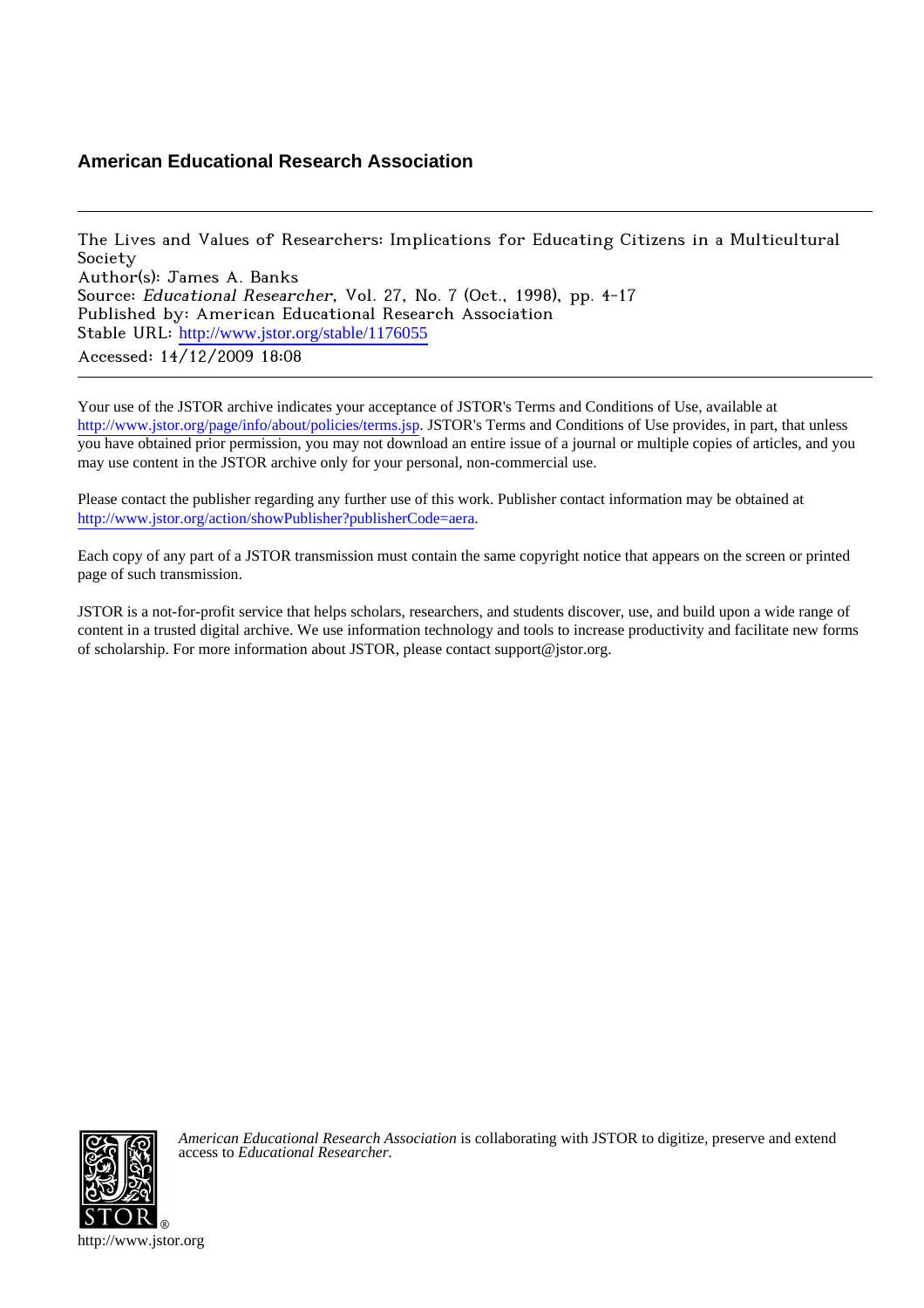## **The Lives and Values of Researchers: Implications for Educating Citizens in a Multicultural Society**

**JAMES A. BANKS** 

**Educational Researcher, Vol. 27, No. 7, pp. 4-17** 

**was an elementary school student in the Arkansas delta in the 1950s. One of my most powerful memories is the images of the happy and loyal slaves in my social studies textbooks. I also remember that there were three other Blacks in my textbooks: Booker T. Washington, the educator; George Washington Carver, the scientist; and Marian Anderson, the contralto. I had several persistent questions throughout my school days: Why were the slaves pictured as happy? Were there other Blacks in history beside the two Washingtons and Anderson? Who created this image of slaves? Why? The image of the happy slaves was inconsistent with everything I knew about the African American descendants of enslaved people in my segregated community. "We had to drink water from fountains labeled "colored," and we could not use the city's public library. But we were not happy about either of these legal requirements. In fact, we resisted these laws in powerful but subtle ways each day. As children, we savored the taste of "White water" when the authorities were preoccupied with more serious infractions against the racial caste system.** 

#### **An Epistemological Journey**

**Throughout my schooling, these questions remained cogent as I tried to reconcile the representations of African Americans in textbooks with the people I knew in my family and community. I wanted to know why these images were highly divergent. My undergraduate curriculum did not help answer my questions. I read one essay by a person of color during my four years in college: "Stranger in the Village" by James Baldwin (1953/1985). In this powerful essay, Baldwin describes how he was treated as the "Other"**  in a Swiss village. He was hurt and disappointed-not **happy-about his treatment.** 

**When I entered graduate school at Michigan State University in 1966, I studied with professors who understood my nagging questions about the institutionalized representations of African Americans in American culture and facilitated my quest for answers. The anthropologist Charles C. Hughes taught me about the relationship between culture and knowledge production. The sociologist James B. McKee introduced me to the sociology of knowledge. Under his tutelage, I read Ideology and Utopia: An**  **Introduction to the Sociology of Knowledge by Karl Mannheim (1936/1985) and Thomas F. Kuhn's (1962/1970) The Structure of Scientific Revolutions. I read John Hope Franklin's (1967) From Slavery to Freedom: A History of Negro Americans in an independent reading with the educational psychologist Robert L. Green. There were no courses in African American history at Michigan State in the mid-1960s.** 

**My epistemological quest to find out why the slaves were represented as happy became a lifelong journey that continues, and the closer I think I am to the answer, the more difficult and complex both my question and the answers become. The question-Why were the slaves represented as happy?-has taken different forms in various periods of my life. Most recently, it has taken the form of a series of questions: Why are African Americans described as intellectually inferior in a book, published in 1994, that became a bestseller (Hermstein & Murray, 1994)? Why are questions still being raised about the intelligence of African Americans as we enter a new century? Whose questions are these? Whom do they benefit? Whose values and beliefs do they reflect?** 

**I have lived with these questions all of my professional life. I will describe my most recent thinking about them. I now believe that the biographical journeys of researchers greatly influence their values, their research questions, and the knowledge they construct. The knowledge they construct mirrors their life experiences and their values. The happy slaves in my school textbooks were invented by the Southern historian Ulrich B. Phillips (1918/1966). The images of enslaved people he constructed reflected his belief in the inherent inferiority of African Americans and his socialization in Georgia near the turn of the century (Smith & Inscoe, 1993).** 

#### **The Values of Researchers**

**Social scientists are human beings who have both minds and hearts. However, their minds and the products of their minds have dominated research discourse in the United States and throughout the Western world. The hearts of social scientists exercise a cogent influence on research** 

JAMES A. BANKS is a professor and director of the Center for Mul**ticultural Education, University of Washington, Box 353600, Seattle, WA 98195-3600. He specializes in social studies education and multicultural education. This article was the presidential address at the 1998 AERA Annual Meeting in San Diego, CA.**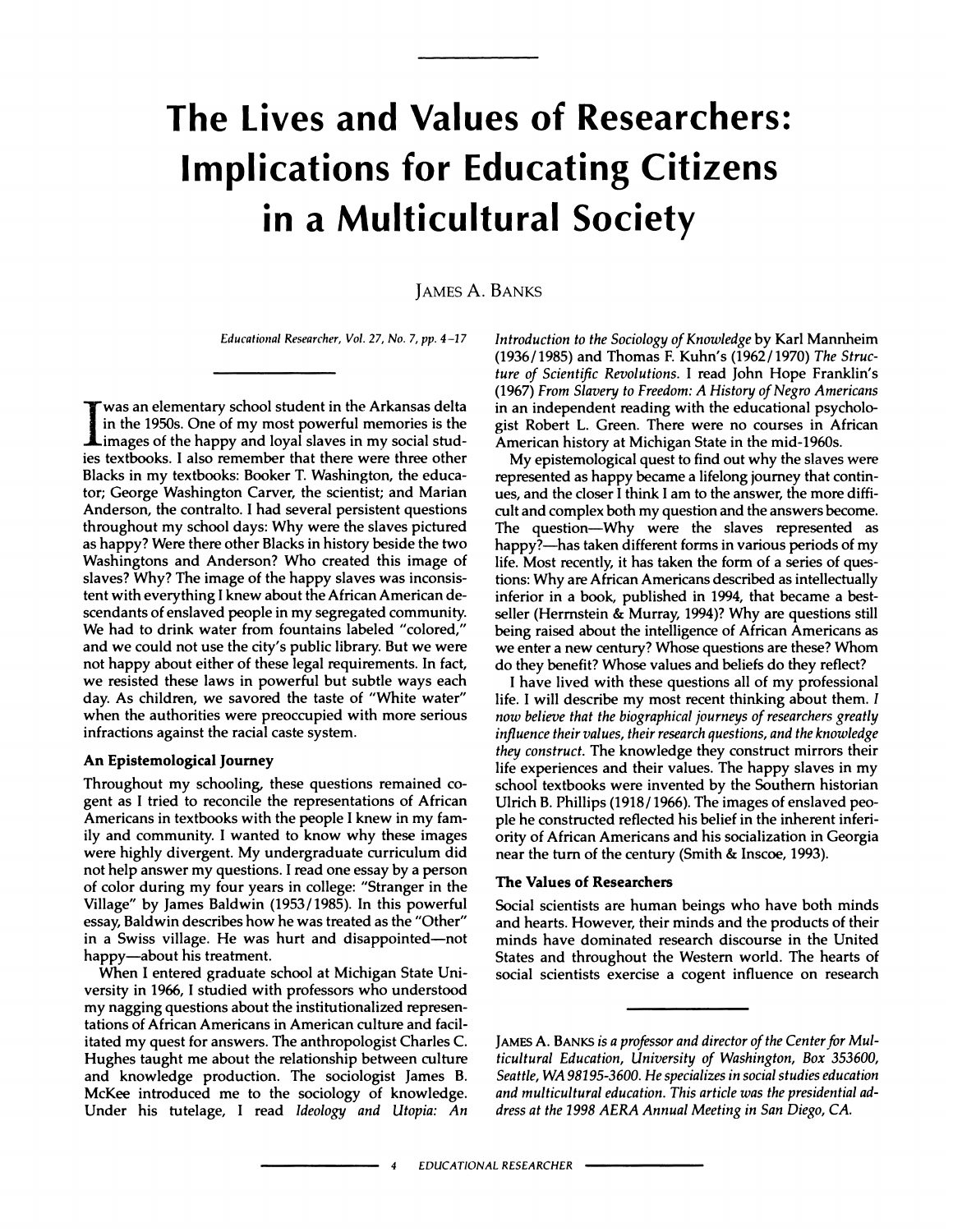**questions, findings, concepts, generalizations, and theories. I am using "heart" as a metaphor for values, which are the beliefs, commitments, and generalized principles to which social scientists have strong attachments and commitments. The value dimensions of social science research was largely muted and silenced in the academic community and within the popular culture until the neutrality of the social sciences was severely challenged by the postmodern, women's studies, and ethnic studies movements of the 1960s and 1970s (King, 1995; Ladner, 1973; Rosenau, 1992).** 

**Social science research has supported historically and still supports educational policies that affect the life chances and educational opportunities of students. The educational policies supported by mainstream social science and educational researchers have often harmed low-income students and students of color. Yet, as I will document in this article, the values of social scientists are complex within a diverse society such as the United States. Social science and educational research in the United States, over time and often within the same era, have both reinforced inequality and supported liberation and human betterment.** 

#### **Aims of Article**

**First, I will describe why it is necessary to uncover the values that underlie social science research and argue that objectivity should be an important aim of social science research even though it has a significant value dimension. Next, I will present a typology of crosscultural researchers. I will then describe the lives and work of a select group of social scientists who exemplify the categories in the typology. I will focus on the lives of social scientists who created knowledge that helps to empower marginalized communities and who embraced democratic values. Focusing on researchers who did anti-egalitarian research would be just as instructive. However, I have selected individuals I admire and whose work has influenced my values, my work, and my journey as a scholar and teacher educator. I will discuss the implications of my analysis for educating citizens in a democratic society in the last part of this article.** 

**The aim of my discussion and analysis is to provide evidence for these claims:** 

- **"\* The cultural communities in which individuals are socialized are also epistemological communities that have shared beliefs, perspectives, and knowledge (Nelson, 1993);**
- **"\* Social science and historical research are influenced in complex ways by the life experiences, values, and personal biographies of researchers;**
- **\* It is not their experiences per se that cause individuals to acquire specific values and knowledge during their socialization within their ethnic or cultural communities; rather, it is their interpretations of their experiences; \* How individuals interpret their cultural experiences is**
- **mediated by the interaction of a complex set of status variables, such as gender, social class, age, political affiliation, religion, and region; and**
- **\* An individual scholar's ideological commitments and knowledge claims cannot be predicted by his or her ethnic socialization because of the complex factors that influence knowledge production. Individuals socialized within cultural communities may endorse or oppose knowledge within their indigenous communities for a number of complex reasons.**

#### **Educational Research, Policy, and Practice**

**There are important reasons why we need to uncover and to better understand the values that influence social science and educational research. Historically, in the United States, many of the localized values and cultural perspectives of mainstream researchers were considered neutral, objective, and universal. Many of these value-laden perspectives, paradigms, and knowledge systems became institutionalized within the mainstream popular culture, the schools, and the nation's colleges and universities, in part, because they reinforced institutionalized beliefs and practices and were regarded as objective, universal, and neutral. A claim of "neutrality" enables a researcher to support the status quo without publicly acknowledging that support (Hubbard, cited in Burt & Code, 1995). The neutrality claim also enables the researcher to avoid what Code (1987) calls "epistemic responsibility" to the studied community.** 

**Institutionalized concepts, theories, and paradigms considered neutral often privilege mainstream students and disadvantage low-income students, students of color, and female students. These knowledge systems and paradigms are often used to justify the educational neglect of desperate and needy students, to privilege groups who are advantaged, and to legitimize and justify discriminatory educational policies and practices.** 

**A litany of mainstream paradigms and perspectives that harm and justify the disempowerment of low-income groups and groups of color could be cited. However, I will cite only several. They include Ulrich B. Phillips's (1966) construction of the happy and contended slave in his classic and influential book published in 1918, American Negro Slavery; Frederick Jackson Turner's influential essay, "The Significance of the Frontier in American History," delivered in 1893 at a meeting of the American Historical Association in Chicago (1894/1989); and Losing Ground: American Social Policy, 1950-1980 by Charles Murray (1984). Murray is the coauthor of another book in this genre, published 10 years later, The Bell Curve (Hermstein & Murray, 1994). Murray's two books are part of the post-1970 political, social, and scholarly movement that the sociologist Herbert J. Gans (1995) calls "the war against the poor." Although the works by Phillips and Turner were published near the turn of the century, they established research paradigms that still echo in the popular culture and in the school curriculum. Mainstream paradigms that disempower marginalized groups are characterized by historical consistency; The Bell Curve is one of the most recent manifestations of this historical continuity, which includes the work by Arthur R. Jensen (1969) on the intellectual abilities of African Americans and Whites.** 

**In each of the above cases, the researchers were outsiders in relation to the communities they studied. They described cultures and peoples with whom they had little insider knowledge, respect, or compassion. Phillips (1918/1966) identified with slave owners rather than with the people who were enslaved. Turner (1894/1989) perceived the West as a wilderness, although it was populated by Native American and Mexican American groups with rich cultures and languages. Murray (1984) views welfare mothers as burdens on the nation rather than as human beings who live desperate lives in a land of plenty.** 

**In contrast to research that disempowers low-income groups and groups of color, there is also social science research that supports educational equality for marginalized**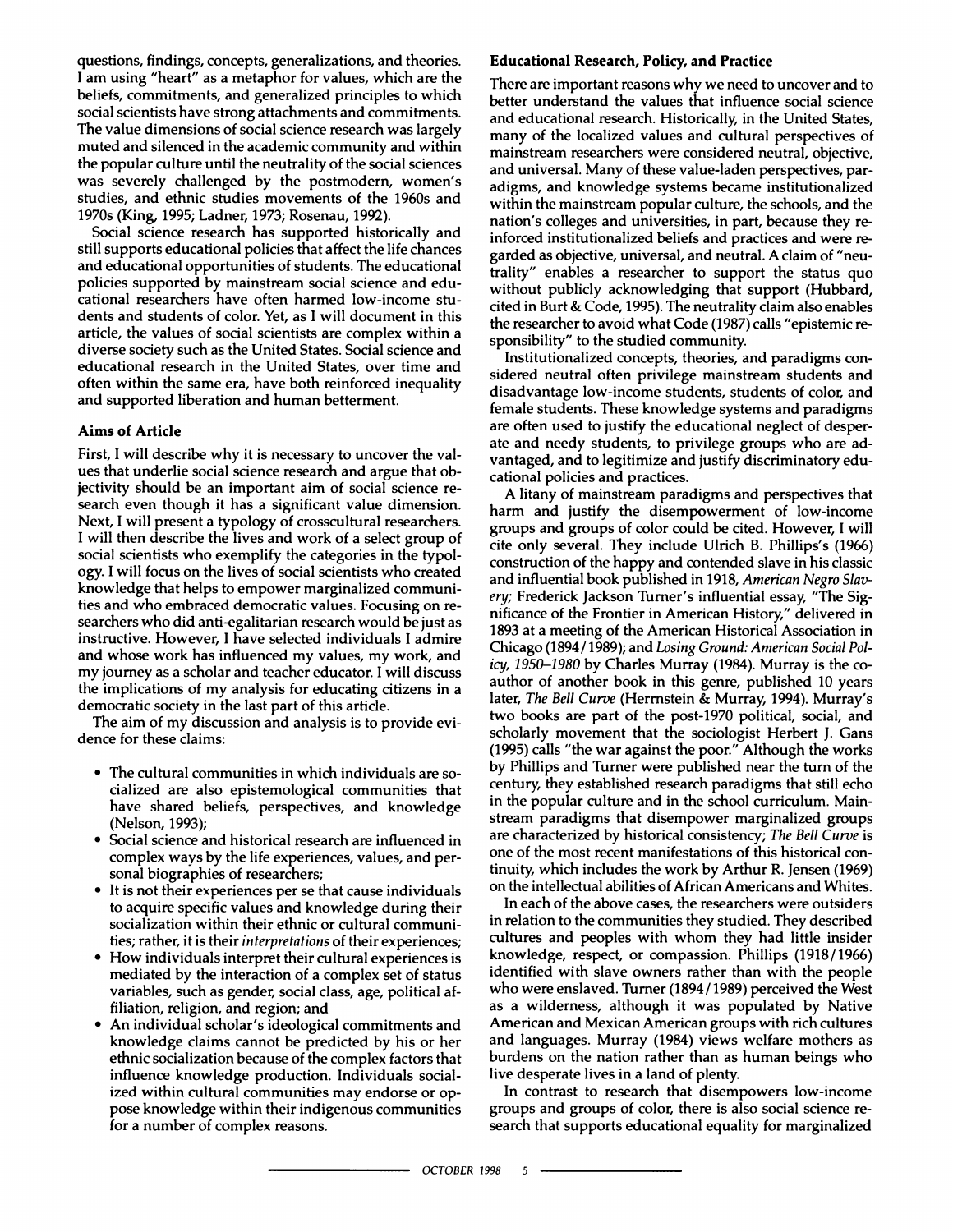**communities. This research is created by researchers with life experiences and values that differ in significant ways from those of the researchers described above. This research includes the anti-racist paradigm constructed during the 1930s and 1940s by Franz Boas and the anthropologists he trained at Columbia University; the research summarized in the brief filed by a group of social scientists to support the plaintiffs in the Brown v. Board of Education Supreme Court decision of 1954 that declared de jure racial segregation in schools unconstitutional (Kluger, 1975); and the reconstruction of historical knowledge about African Americans, Asian Americans, Latinos, and women by historians such as Gerda Lerner (1973), John Hope Franklin (1989), Ram6n A. Gutierrez (1991), Ronald Takaki (1993), and Darlene Clark Hine (1994).** 

#### **Values and the Quest for Objectivity**

**We also need to better understand and to make explicit the biographical journeys and values of researchers so that we can more closely approach the aim of objectivity in social science research. Even though values are embedded in social science and educational research, objectivity should remain an important goal in the human sciences. It is an ideal toward which we should continue to strive, although it will always remain elusive (Code, 1991). Making the values of researchers explicit will contribute to the attainment of what the philosopher Sandra Harding (1993) calls "strong objectivity."** 

**In his insightful book The Nature of Social Science, George C. Homans (1967) states, "What makes a science are its aims not its results" (p. 4). Even in this postmodern age, social science and educational researchers should have as an important goal making their disciplines sciences. An important aim of a science is to strive for objectivity. Objectivity must be an aim in the human sciences because there is no other reasonable way to construct public knowledge that will be considered legitimate and valid by researchers and policymakers in diverse communities. However, we need to rethink and to reconceptualize objectivity so that it will have legitimacy for diverse groups of researchers and will incorporate their perspectives, experiences, and insights. The sociologist Patricia Hill Collins (1995) states that the most objective truths result when diverse groups participate in validating ideas. Harding (1993) argues that broad participation is needed to attain strong objectivity.** 

**Researchers should strive for objectivity even though it is an unattainable, idealized goal. Knowledge has both subjective and objective components (Code, 1991). Traditionally, these two components of knowledge have been conceptualized as discrete and dichotomous. Objective research was defined as research in which subjective or personal components did not influence the research process and products (Hempel, 1965).** 

**One of the important epistemological contributions of feminist scholarship to social science within the last two decades has been its reconceptualization of the relationship between the subjective and objective components of knowledge. Feminist scholars state that the objective/subjective dichotomy is a false one and describe ways in which these two components of knowledge are interconnected and interrelated (Code, 1991; Collins, 1990). Dewey also viewed the knower as connected to what he or she studied. He defended "objective truth" but emphasized the active role of the researcher in knowledge production and argued that** 

**knowledge construction is a process in which the subject and object interact (cited in Fox & Koppenberg, 1995). Dewey also believed that truth claims had to be revisited in different contexts and situations.** 

**Social science and educational researchers should strive for objectivity but acknowledge how the subjective and objective components of knowledge are interconnected and interactive. Acknowledging the subjective components of knowledge does not mean that we abandon the quest for objectivity. Making the value premises of research explicit can help social scientists become more objective. Myrdal (1969) argues that if value premises--or what he calls valuations-remain "implicit and vague," the door is left open for biases to creep in without the researcher's knowledge (p. 55). He writes, "The only way in which we can strive for 'objectivity' in theoretical analysis is to expose the valuations to full light, make them conscious, specific, and explicit, and permit them to determine the theoretical research" (pp. 55-56). Myrdal also argues that "No social science can ever be 'neutral' or simply 'factual,' indeed not 'objective' in the traditional meaning of these terms. Research is always and by logical necessity based on moral and political valuations, and the researcher should be obliged to account for them explicitly" (p. 74, italics added).** 

#### **The Quest for Authentic Voices**

**A major goal of the civil rights movement of the 1960s and 1970s was to eliminate institutionalized discrimination in the nation's schools, colleges, and universities. Epistemological battles ensued when schools and colleges became populated with students from diverse racial, ethnic, and social-class groups. Students within the margins of these institutions, usually students of color and low-income students, felt that the knowledge embedded within the curriculum privileged mainstream cultures and groups and marginalized their voices and experiences (Hu-DeHart, 1995). Many scholars of color challenged traditional interpretations of their histories and cultures that had been written by mainstream scholars and researchers (Ladner, 1973). It was during this period that what Edmund W. Gordon (1997) calls an "epistemological crisis" began.** 

**The epistemological crisis during the 1960s and 1970s was characterized by heated discussions and debates of questions such as: Who should speak for whom? Whose voice is legitimate? Who speaks with moral authority and legitimacy? Can the outsider ever understand the cultures and experiences of insiders or speak with moral authority about them? The sociologist Robert K. Merton (1972) published an important and influential article on the epistemological crisis, "Insiders and Outsiders: A Chapter in the Sociology of Knowledge." Insiders claim that only a member of their ethnic or cultural group can really understand and accurately describe the group's culture because socialization within it gives them unique insights into it. The outsider claims that outsiders can more accurately describe a culture because group loyalties prevent individuals from viewing their culture objectively.** 

**Merton (1972) explicates and assesses the claims by both insiders and outsiders and rejects the extreme arguments of both. He writes, "Either the Insider or the Outsider has access to the sociological truth" (p. 40, italics in original). Merton concludes that both insider and outsider perspectives are needed in the "process of truth seeking." He states, "We**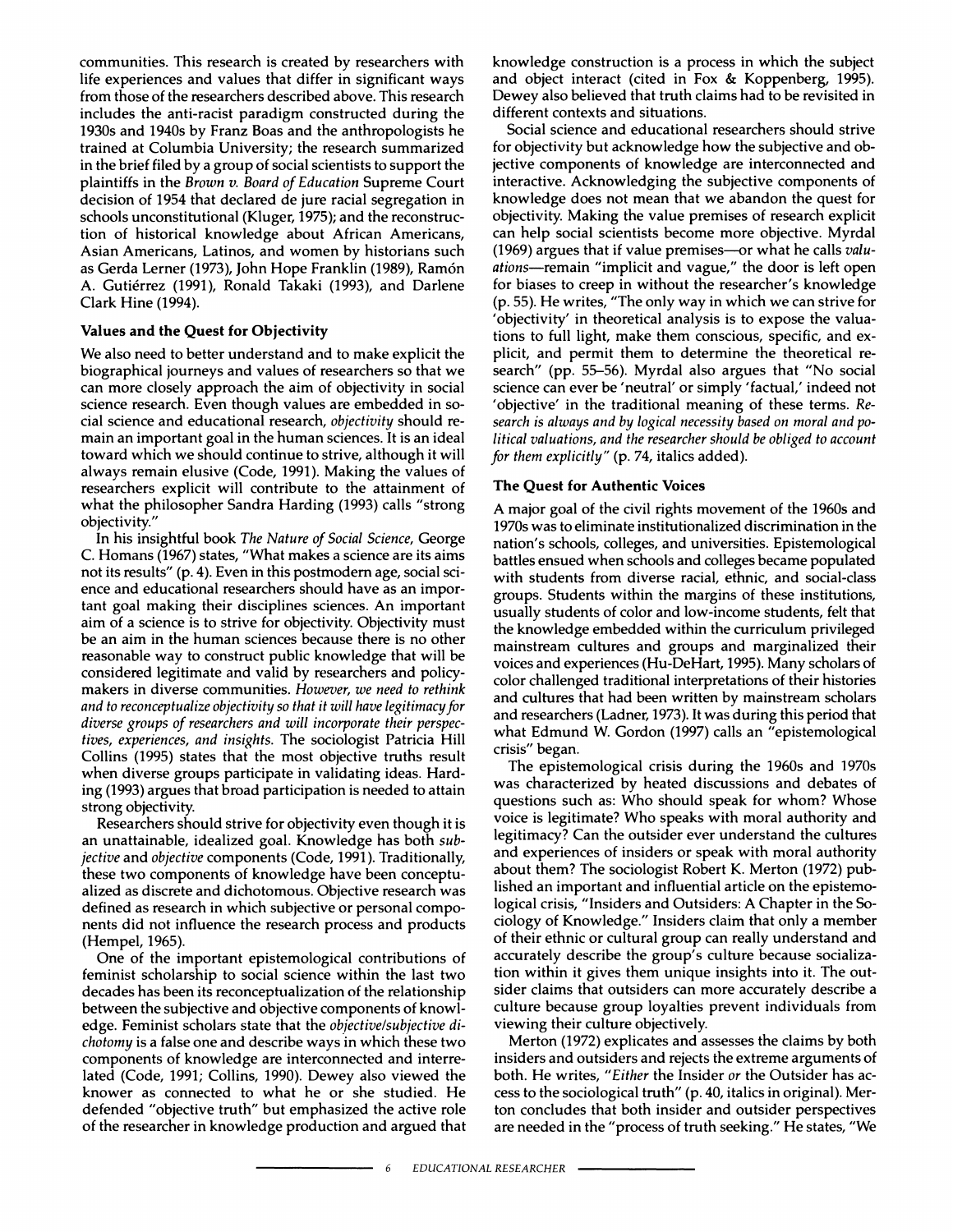**no longer ask whether it is the Insider or the Outsider who has monopolistic or privileged access to social truth; instead, we begin to consider their distinctive and interactive roles in the process of truth seeking" (p. 36).** 

**Merton (1972) problematizes the relationship between knowledge construction and group affiliations. He points out that individuals have not one but multiple social statuses and group affiliations that interact to influence their behavior and perspectives. The social categories to which individuals belong include race, ethnicity, gender, age, class, region, and occupation. The social context or situation determines which social status affiliation assumes primacy. Merton (1972) describes how insiders exaggerate the uniformity of perspectives within a group because they fail to recognize** 

**The structural analysis which maintains that there is a tendency for, not a full determination of, socially patterned differences in the perspectives, preferences, and behavior of people variously located in the social structure. The theoretical emphasis on tendency, as distinct from total uniformity, is basic, not casual or niggling. It provides for a range of variability in perspectives and behavior among members of the same groups or occupants of the same status. (p. 27, italics in original)** 

#### **Race and Gender**

**Although many social status affiliations interact to influence the knower's perception of reality and knowledge production, Merton underestimates the power of race in crosscultural interactions in U.S. society. In a society highly stratified by race such as the United States, race often assumes primacy in cross-ethnic and crosscultural interactions because of its salience and pervasiveness (Pettigrew, 1980). A People magazine reporter asked the tennis star Arthur Ashe, who had just announced that he had AIDS, "Mr. Ashe, I guess this must be the heaviest burden you have ever had to bear, isn't it?" Ashe replied, "It's a burden, all right. But AIDS isn't the heaviest burden I have had to bear.... [B]eing black is the greatest burden I've had to bear" (quoted in Ashe & Rampersad, 1993, p. 139).** 

**Race and gender also interact in complex ways to influence knowledge production. Collins (1990) discusses ways in which gender interacts with race to provide African American women with a unique standpoint, which she calls the "outsider-within" perspective. Collins (1995) argues that African American women "as a group, experience a different world than those who are not black and female. Second, these experiences stimulate a distinctive black feminist consciousness concerning that material reality" (p. 33). She states that marginalized groups not only experience a different reality but interpret that reality differently. This important question, however, is not resolved by Collins's important analysis: Under what conditions do individual African American women fail to incorporate a Black feminist standpoint? In other words, how do we explain the standpoint of the highly politically conservative Black woman?** 

#### **A Typology of Crosscultural Researchers**

**Merton's insider-outsider and Collins's outsider-within conceptualizations help to clarify and add needed complexity to the ideological debates and discussions about whose knowledge is authentic, who can know what, and who**  **speaks for whom. Another important dimension of these questions is the relationship between knowledge and power. For example: What factors determine the knowledge systems and canons that become institutionalized or marginalized in mainstream institutions?** 

**Although the Merton and Collins conceptualizations are important and helpful, additional concepts and finer distinctions are needed to better describe the epistemological complexity related to knowledge construction, race, ethnicity, and culture. Building on the work of Merton and Collins, I will describe a typology of crosscultural researchers that further problematizes the types of knowers within a pluralistic democratic society. Like the conceptualizations by Merton and Collins, this typology is a Weberian idealtype conceptualization that approximates reality but does not describe it in its total complexity. An ideal-type typology "is not designed to correspond exactly to any single empirical observation," but to facilitate descriptions, comparisons, and hypothesis testing (Theodorson & Theodorson, 1969, p. 193).** 

**This typology is based on the assumption that in a diverse pluralistic society such as the United States, individuals are socialized within ethnic, racial, and cultural communities in which they internalize localized values, perspectives, ways of knowing, behaviors, beliefs, and knowledge that can differ in significant ways from those of individuals socialized within other microcultures. Individuals endorse the institutionalized beliefs and knowledge within their microcultures at greatly varying levels. A number of other status characteristics of individuals, such as age, social class, gender, and occupation, influence the extent to which they manifest the beliefs and knowledge of their cultural communities. However, individuals within a particular ethnic or cultural community are more likely to exemplify the institutionalized beliefs and knowledge of that community than are individuals outside it.** 

**Depending on the situations and contexts, we are all both insiders and outsiders (Merton, 1972). Also, a researcher's insider-outsider status may change over the course of a lifetime, either because the institutionalized knowledge and paradigms within the studied community change or because the researcher's value commitments are significantly modified. This typology is not necessarily a general description of a researcher over the course of her or his career. In The Vulnerable Observer: Anthropology That Breaks Your Heart, Ruth Behar (1996) describes how she was a somewhat dispassionate outsider when she observed the death of farmers in a Spanish village but became an emotionally involved insider when she observed her own grandfather's death in Miami Beach.** 

**Although I will focus on insiders and outsiders as they relate to race and ethnicity, this typology can also be applied to other status groups such as gender, social class, and religion. Men studying women, middle-class researchers studying low-income students, and Protestant researchers studying Muslims are outsiders.** 

**The typology of crosscultural researchers has four types of knowers or researchers: the indigenous-insider, the indigenous-outsider, the external-insider, and the external-outsider. (See Table 1).** 

**The indigenous-insider endorses the unique values, perspectives, behaviors, beliefs, and knowledge of his or her primordial community and culture. He or she is also per-**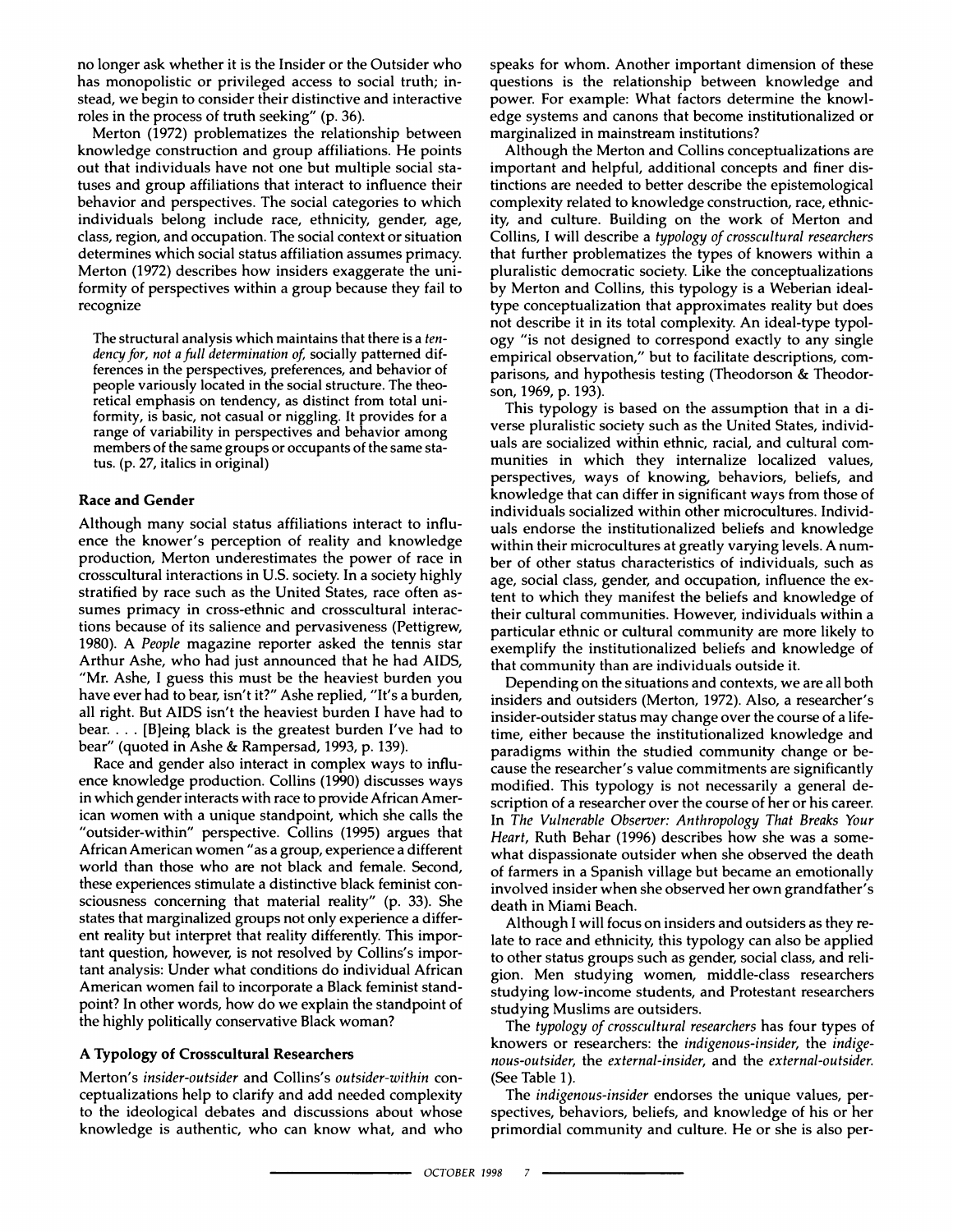**Table 1 A Typology of Crosscultural Researchers** 

| Type of researcher      | Description                                                                                                                                                                                                                                                                                                                                                                                                                               |
|-------------------------|-------------------------------------------------------------------------------------------------------------------------------------------------------------------------------------------------------------------------------------------------------------------------------------------------------------------------------------------------------------------------------------------------------------------------------------------|
| The indigenous-insider  | This individual endorses the unique values, perspectives, behaviors, beliefs, and knowledge of his<br>or her indigenous community and culture and is perceived by people within the community as a le-<br>gitimate community member who can speak with authority about it.                                                                                                                                                                |
| The indigenous-outsider | This individual was socialized within his or her indigenous community but has experienced high<br>levels of cultural assimilation into an outsider or oppositional culture. The values, beliefs, perspec-<br>tives, and knowledge of this individual are identical to those of the outside community. The indige-<br>nous-outsider is perceived by indigenous people in the community as an outsider.                                     |
| The external-insider    | This individual was socialized within another culture and acquires its beliefs, values, behaviors, at-<br>titudes, and knowledge. However, because of his or her unique experiences, the individual rejects<br>many of the values, beliefs, and knowledge claims within his or her indigenous community and en-<br>dorses those of the studied community. The external-insider is viewed by the new community as an<br>"adopted" insider. |
| The external-outsider   | The external-outsider is socialized within a community different from the one in which he or she is<br>doing research. The external-outsider has a partial understanding of and little appreciation for the<br>values, perspectives, and knowledge of the community he or she is studying and consequently<br>often misunderstands and misinterprets the behaviors within the studied community.                                          |

**ceived by significant others and opinion leaders within the community as a legitimate member of the community who has a perspective and the knowledge that will promote the well-being of the community, enhance its power, and enable it to maintain cultural integrity and survive.** 

**The indigenous-outsider was socialized within the cultural community but has experienced high levels of desocialization and cultural assimilation into an outside or oppositional culture or community. The values, beliefs, perspectives, and knowledge of this individual are indistinguishable from those of an outside culture or community. This individual is not only regarded as an outsider by indigenous members of the cultural community but is viewed with contempt because he or she is considered to have betrayed the indigenous community and "sold out" to the outside community. The indigenous-outsider is often chosen by leaders of the mainstream community as their spokesperson for public and visible issues related to his or her ethnic group, is often highly praised and rewarded by the mainstream community, and is viewed as legitimate by the mainstream but not by the indigenous community.** 

**The external-insider was socialized within another culture and acquires its beliefs, values, behaviors, attitudes, and knowledge. However, because of unique experiences, such as personal experiences within an outside culture or community or marginalization within the culture into which he or she was socialized, the individual rejects many of the values, beliefs, and knowledge claims within the community in which he or she was socialized. The external-insider may also become publicly oppositional to many of the cultural assumptions and beliefs of his or her cultural community. This individual internalizes and acts on the institutionalized beliefs and knowledge claims of his or her second or "adopted" community. The external-insider individual is viewed by the new community as an "adopted" member and is often negatively perceived and sanctioned by his or her first community.** 

**The external-outsider was socialized within a community different from the one in which he or she is doing research. He or she has a partial understanding of and little appreciation for the values, perspectives, and knowledge of the community he or she is studying. Because of a lack of understanding of and empathy for the culture or community that is being studied, the external-outsider often misunderstands and misinterprets the behaviors within the community, distorts when comparing them with outsider behaviors and values, and describes the studied community as pathological or deviant. The external-outsider views the studied community as the "Other." The external-outsider believes that he or she is the best and most legitimate researcher to study the subject community because he or she has a more objective view of the community than researchers who live within it. The external-outsider is criticized by members of the studied community but is often praised and highly rewarded by the outside community, which is often more powerful and influential than the studied community.** 

**The external-outsider may violate the integrity of the communities he or she studies, his or her work may contribute to the disempowerment and oppression of these communities, and it may be used by policymakers to justify the marginalized positions of the indigenous people in the studied community. The external-outsider's research and the policy derived from it often raise serious ethical problems about the responsibility of researchers to the communities they study.** 

#### **Case Studies of the Lives of Researchers**

**The case studies that follow examine the lives and values of a select group of researchers who have done race relations research that has important implications for education. I will describe critical incidents in their biographical journeys that are related to their values, to race relations research, and to educational policy. The lives of these individuals ex-**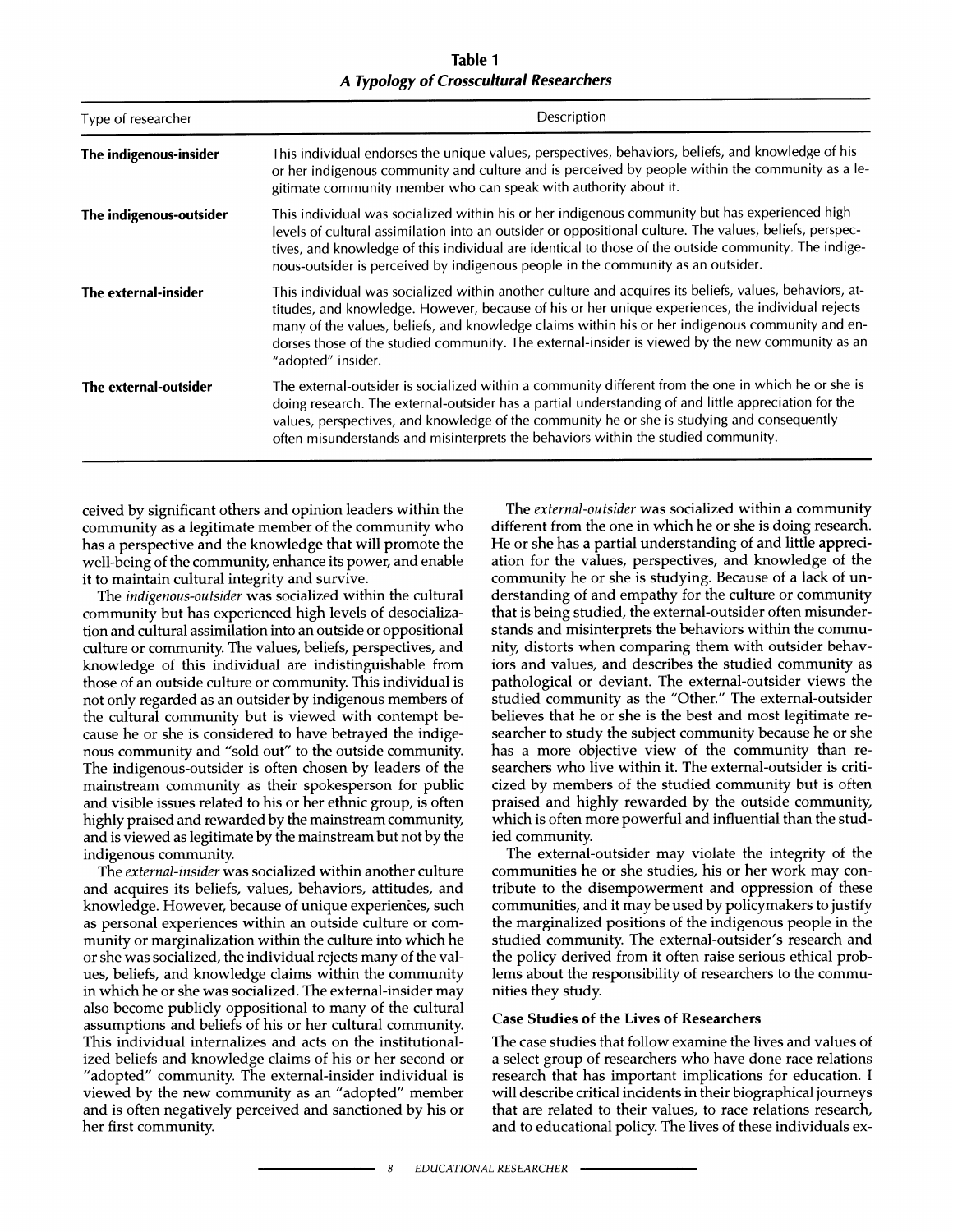**emplify and support the observations and conceptual distinctions I make in the theoretical discussion and in the typology described above.** 

**I will use African American culture as the basis for classifying the scholars and researchers. I will first describe the lives and works of the psychologist Kenneth B. Clark and the historian John Hope Franklin, individuals who may be considered indigenous-insiders within the African American community for most of their careers. I will then discuss the lives and works of a group of social scientists who were external to the African American community but who did work that was empowering and liberating for African Americans. These researchers were, to varying extents, external-insiders in reference to the African American community. They are Franz Boas and two of his students, Ruth Benedict and Otto Kleinberg, and the social psychologist Thomas F. Pettigrew, who did pioneering research on race relations and school desegregation.** 

#### **Kenneth B. Clark and Research on Race**

**The research, scholarship, and actions of the psychologist Kenneth B. Clark (b. 1914) illustrate the ways in which personal experiences, perspectives, and values influence scholarship and how scholarship influences action. Clark's work also epitomizes the role of the socially responsible scholar in a democratic, pluralistic society. Throughout his career, Clark consistently opposed institutionalized structures that promoted racism and inequality and constructed scholarship that challenged existing knowledge systems and paradigms. (See Figure 1.)** 

**The values and perspectives that underlie Clark's scholarship, research, and action were developed early in his life. His mother taught him, by her examples, to strongly oppose racial discrimination. She and her two children emigrated from the Panama Canal Zone to New York City when Clark was 5. She took a job as a seamstress in a sweatshop, helped organize a union in the shop, and became a steward for the International Ladies Garment Workers Union (Moritz, 1964).** 

**Clark's early experiences with racial discrimination and his mother's decisive action against it strongly influenced his perception of race in America; the research questions, issues, and people he studied; and his commitment to act both as a scholar and a citizen to help create a more just society. Clark and his mother were refused service at Childs restaurant when he was 6 years old. His mother reacted with "verbal hostility" and "threw a dish on the floor" (Clark, 1993, p. 3). When he was in the ninth grade, Clark again witnessed his mother's strong reaction to discrimination when his White guidance counselor told him that he should attend a vocational high school. Writes Clark, "I again saw the anger on my mother's face that I had seen at Childs restaurant. She said, 'You will not go to a vocational high school. You are going to an academic high school'" (p. 5).** 

**The lessons that Clark's mother taught him were reinforced by his personal experiences and by his professors at Howard University, the historically Black university where he earned his bachelor's and master's degrees. Clark's professors at Howard included the philosopher Alain Locke and the political scientist Ralph Bunche. When Clark was a senior at Howard, he and a group of students demonstrated inside the U.S. Capitol because African Americans were not served in the Capitol's restaurant. When the pres-**



**FIGURE 1. Kenneth B. Clark and Mamie Phipps Clark-Library of Congress, Washington, DC.** 

**ident of Howard and the disciplinary committee wanted to suspend or expel the students for "threatening the security of the university" (Clark, 1993, p. 8), Ralph Bunche strongly defended the students and threatened to resign if the students were disciplined.** 

**Bunche and the students won the day; the students were not punished. This incident taught Clark important lessons about contradictions in American society. He writes:** 

**Howard University was the beginning of the persistent preoccupation I have had with American racial injustice. ... At this stage in my personal development, I became engrossed in the contradictions which exist: the eloquence of American "democracy" and academic hypocrisy. These members of the Howard faculty I respected all became my mentors against American racism. My life became dominated by an ongoing struggle against racial injustice.... These outstanding professors made it very clear to me that under no circumstances should I ever accept racial injustice. (Clark, 1993, p. 7, italics added)** 

**Clark's research on racial attitudes and their effects on the personality development of African American children, for which he became widely known, was an extension of work originally done by Mamie Phipps Clark for her master's thesis at Howard University. The Clarks, who met at Howard, were married in 1938. From 1939 to the 1950s, they conducted a series of important and influential studies on**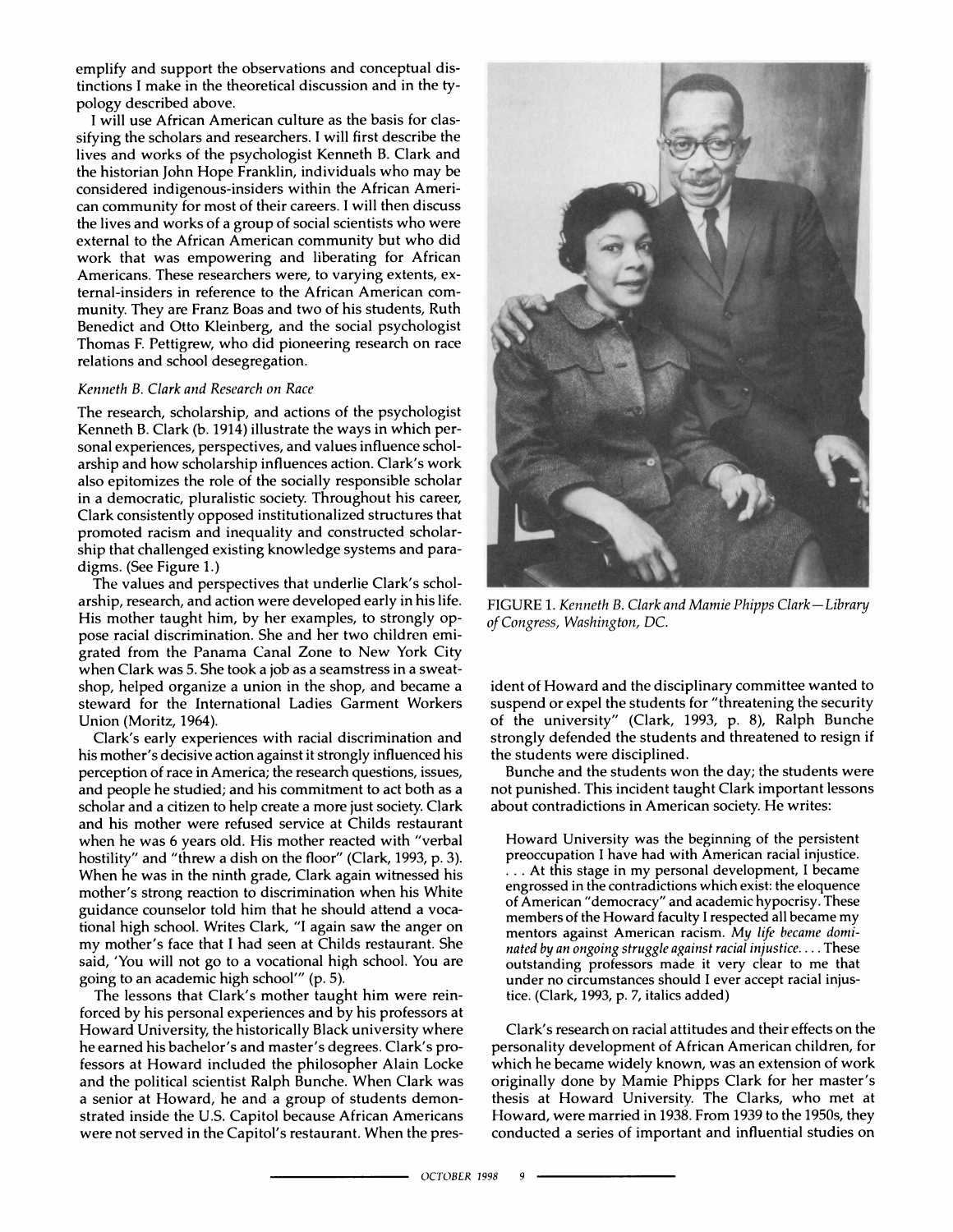**the racial awareness, preference, and racial self-identification of African American children (Clark & Clark, 1939, 1940, 1947, 1950).** 

#### **John Hope Franklin's Experiences With Race**

**The historian John Hope Franklin (b. 1915), a specialist in Southern history, grew up in the South at a time when it was tightly segregated by race. Franklin's view of history, of America, and of the efforts that it will take to create a just society in the United States have been strongly influenced by his early socialization in his native Oklahoma. "Two factors," writes Franklin, "plagued my world of learning for all my developing years. One was race, the other was financial distress; and each had a profound influence on every stage of my development" (1991, p. 352, see Figure 2).** 

**Franklin was born in Rentiesville, Oklahoma, the all-Black town to which his parents moved after his father, a lawyer, was expelled from court by a White judge because he was Black. Franklin's parents strongly believed that they should not accept any form of racial segregation. They moved to an all-Black town to escape racial discrimination. The move made a lasting impression on their son, the future** 



**FIGURE 2. John Hope Franklin--Jennifer Warburg, Durham, NC.** 

**historian. The family later moved to Tulsa to seek better work, educational, and recreational opportunities. While living in Tulsa, Franklin's parents refused to attend any events that were racially segregated, including the concerts at Convention Hall that greatly appealed to their son. However, they allowed their son to attend the concerts.** 

**As a college student at Fisk University in Nashville (a historically Black university), Franklin had a number of powerful and memorable personal experiences with racial discrimination that left their marks. When he bought a streetcar ticket with the only money he had-a \$20 bill-the clerk screamed racial epithets and gave him \$19.75 change in dimes and quarters. The 16-year-old Franklin was shocked and stunned by the incident. Three years later, a young Black man, Cordie Cheek, was taken by a gang of Whites from a Fisk-owned house and lynched on the edge of campus.** 

**Franklin did not acquire a monolithic view of Whites during his coming of age in the South. Approximately half of the Fisk faculty was White. Franklin admired and respected most of his Fisk professors. He changed his lifelong ambition to follow his father's footsteps and become a lawyer because of the exciting lectures given by his White history professor, Theodore S. Currier. Currier became Franklin's mentor when he decided to become a historian. He borrowed \$500 and gave it to Franklin so that he could attend Harvard University.** 

#### **Franklin and the Reconstruction of American History**

**Franklin's important work to reconstruct and reinterpret American history with African Americans in visible and significant roles draws on and extends the research of African American historians who were his predecessorssuch as Carter G. Woodson, Charles H. Wesley, W. E. B. DuBois, and Luther B. Jackson. Franklin published the first edition of From Slavery to Freedom: A History of Negro Americans in 1947. This influential book is now in its seventh edition (Franklin & Moss, 1994). At the time of the publication of the first edition of the book, African Americans were largely invisible in most mainstream school and college textbooks. When they did appear, they were often stereotyped as happy slaves who were loyal to their masters. Ulrich B. Phillips's (1966) view of slavery dominated textbooks as well as mainstream intellectual discourse about slavery. Although Franklin's textbook received a warm reception in predominantly Black colleges and universities when it was first published, it was not until the civil rights movement of the 1960s and 1970s that Franklin's work began to significantly permeate mainstream textbooks and scholarship. Prior to the 1960s, scholars such as Woodson, DuBois, and Franklin worked primarily in the margins of their disciplines to construct the history of African Americans and to reconstruct mainstream American history.** 

**Franklin has written a score of scholarly books, monographs, and articles that reinterpret Southern history and the role of African Americans in the development of the United States. In some of his most insightful writings, Franklin (1989) describes how the Founding Fathers and the Constitution played a significant role in racializing the United States.** 

**Throughout his long and impressive career, Franklin has been viewed by most members of the African American community as an indigenous-insider. He is also highly respected by the mainstream scholarly and public com-**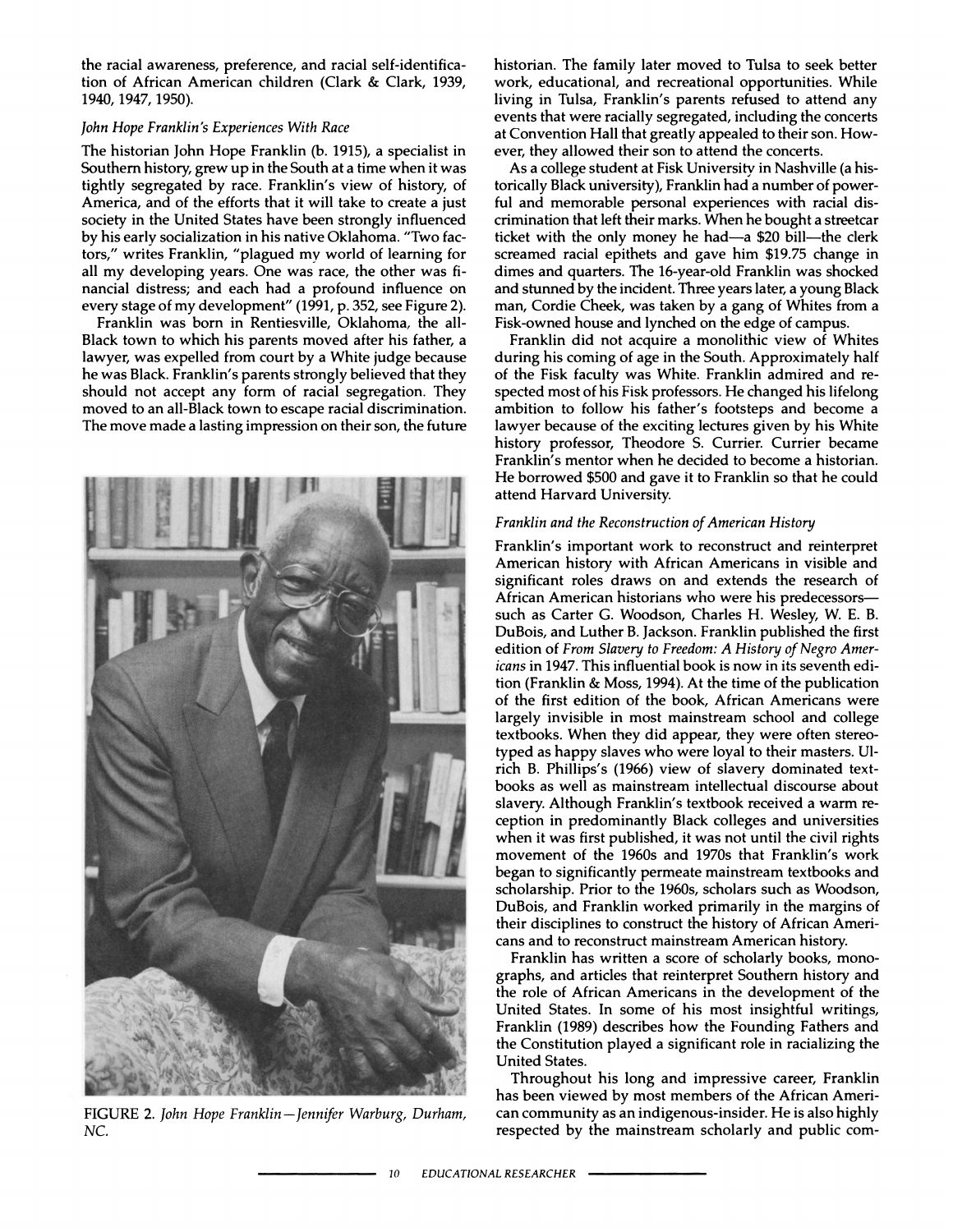**munities. He is a former president of each of the major national historical professional associations. He was appointed by President Clinton to chair the Advisory Board for the President's Initiative on Race and Reconciliation in 1997.** 

#### **The Anti-Racism Project of Anthropologists**

**The rise and spread of Nazism in Europe and racial conflicts and riots in the United States stimulated a rich period of race relations research and writings during World War II and the postwar period. A number of the books published during this period became classics including An America Dilemma: The Negro Problem and Modern Democracy by Gunnar Myrdal (1944), the Swedish economist; Man's Most Dangerous Myth: The Fallacy of Race by Ashley Montagu (1942); The Authoritarian Personality by Theodor W. Adorno et al. (Adorno, Frenkel-Brunswik, Levinson, Sanford, & Nevitt, 1950); and The Nature of Prejudice by Gordon Allport (1954). Much of the work published during the 1940s and 1950s was born out of the hope of stemming the tide of Nazism and anti-Semitism.** 

**Franz Boas (1858-1942, Figure 3) of Columbia University and the anthropologists he trained initiated a major project to discredit scientific racism, which was widespread and institutionalized when Boas arrived in the** 



FIGURE 3. Franz Boas-American Philosophical Society, **Philadelphia. PA.** 

**United States in 1887 (Stocking, 1974). Boas immigrated to the United States from Germany because of the limited opportunities for Jewish scholars in his homeland (Barkan, 1992). The anti-racist work done by Boas and his former students was very important in countering racist scholarship and knowledge. Boas and other anthropologists became involved in an anti-racist project for a number of reasons. Some of Boas's Jewish students, such as Otto Klineberg and Melville Herskovits, realized that a racist ideology not only victimized African Americans but other groups as well, including Jewish Americans.** 

**The anti-racism project initiated by Boas and his colleagues benefited African Americans as well as other racial, ethnic, and cultural groups. Much of their research and writing opposed and deconstructed racist ideologies that argued that African Americans were genetically inferior to Whites (Klineberg, 1935). The work of Boas and his anthro-**

**Social science and educational researchers should strive for objectivity but acknowledge how the subjective and objective components of knowledge are interconnected and interactive.** 

**pology colleagues indicates that outsiders may identify with and promote equality for a studied community in part because they view the interests of the studied community and their own personal and community interests as interconnected. By opposing racist theories directed against African Americans, Boas and Klineberg were pursuing the interests of their own cultural communities while promoting the public good.** 

**Otto Klineberg (1899-1992), a former Boas student who did significant and influential work that challenges and undercuts scientific racism, was of Canadian-Jewish descent. He believed that his professional training with Boas and a chance visit to an American Indian community were the major factors that motivated his work on racial and ethnic issues. He minimized the role that his personal ethnic experiences played in his desire to study race and to oppose scientific racism.** 

**While visiting an Indian community in Washington state, Klineberg (1973) conducted a study and found that the Indian students took longer to complete an intelligence test but made fewer errors than did the White students. He concluded that the conception and use of time in Indian and White cultures, rather than differences in intelligence, explained variations in performance on the test. He felt that the results of this study "entirely vindicated" Boas's views on the influence of culture and learning on intelligence test performance (Klineberg, 1973, p. 41).**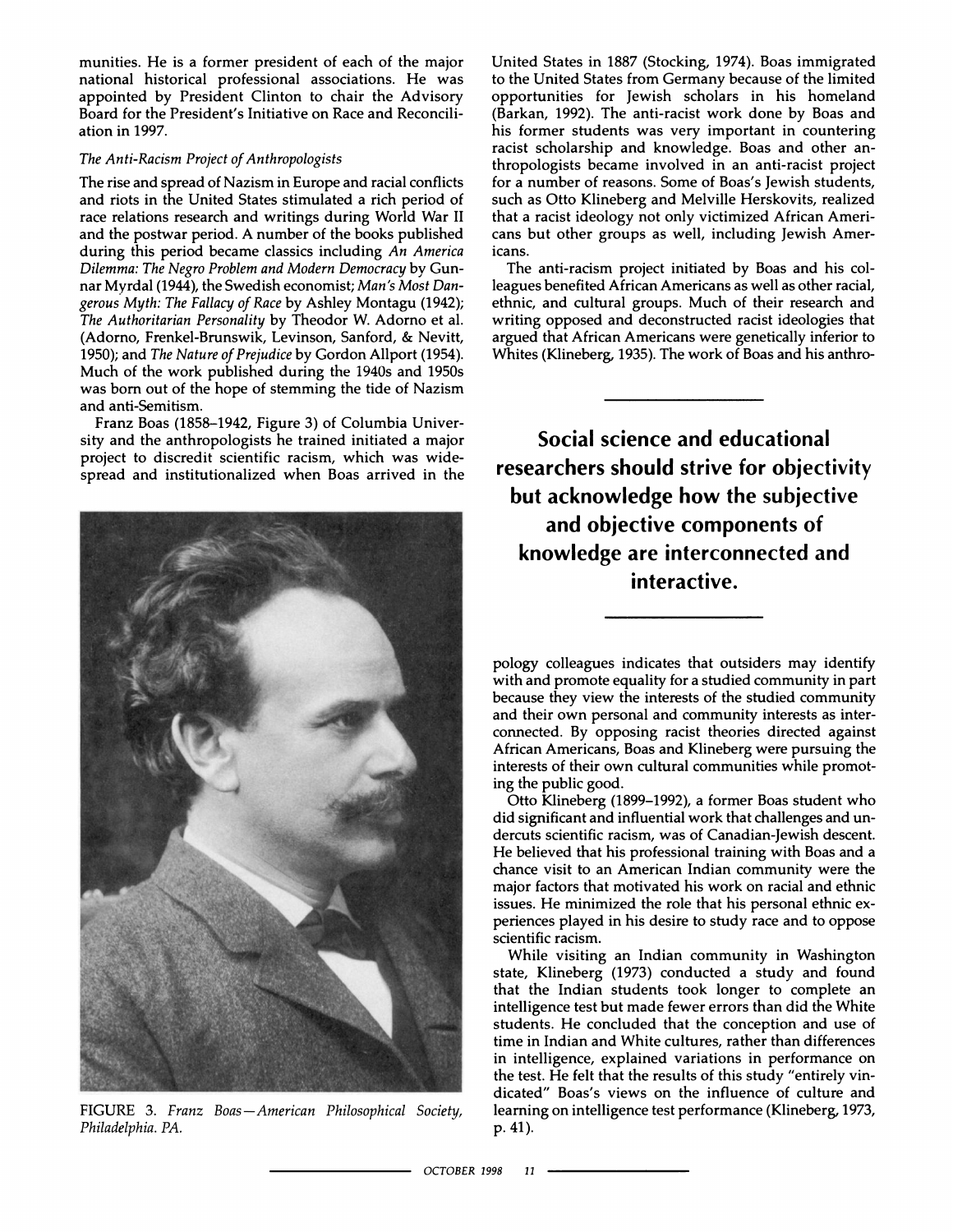**Boas's experience with anti-Semitism and Klineberg's work with Boas and research experience in an American Indian community are important factors that help to explain their race-related work and the values exemplified in their research. Other researchers who become involved in race relations research and who become anti-racists are mainstream Americans who pursue research and exemplify values that are often oppositional to those institutionalized within their cultural communities. In his study of scholars who specialized in race relations research during the 1950s and 1960s, Stanfield (1993) found that White men of Southern and / or Jewish origin were among the most prominent of these scholars. Ruth Benedict and Thomas F. Pettigrew are two mainstream scholars who did influential race relations work.** 

#### **Ruth Benedict and Anti-Racism Work**

**Ruth Benedict (1887-1948, Figure 4) was a former Boas student who later became his colleague at Columbia University. The focus of her work was the study of culture, not race. She became involved in race relations work reluctantly, in part because she realized she was not an expert in the field. In 1940, she published Race: Science and Politics. In popular language, Benedict described both the scientific facts and the myths about race. She (1940/1947) wrote, "[R]acism is an ism to which everyone in the world is exposed; for or against, we must take sides. And the history of the future will differ according to the decision which we make" (p. 5). In 1943, Benedict published (with Gene Welt-**



FIGURE 4. Ruth Benedict-Vassar College Libraries, Special **Collections, Poughkeepsie, NY.** 

**fish) the Races of Mankind for a popular audience (1940/1947). Both Race: Science and Politics and The Races of Mankind were widely disseminated and influential. Benedict and a high school teacher in 1941 wrote a teaching unit, Race and Cultural Relations: America's Answer to the Myth of the Master Race.** 

**Benedict became involved in Boas's anti-racism project for several reasons. First, anti-racism work was an extension of her earlier research on the characteristics of culture. A key assumption of Benedict's (1934) cultural project was the need for people to view outside cultures as similar to their own. Benedict's family experiences are another factor that compelled her interest and participation in the antiracist project. These experiences caused her to be interested in other cultures, to reach beyond her own cultural world, and to study cultural and racial differences.** 

**According to her biographers, Benedict felt alienated and marginalized within the Anglo-American culture into which she was socialized (Caffrey, 1989; Mead, 1974; Modell, 1984). Writes Mead (1974), "[S]he often spoke of how she had come to feel, very early, that there was little in common between the beliefs of her family and neighbors and her own passionate wondering about life, which she learned to keep to herself" (p. 6). Fleming (1971) also describes Benedict's alienation and sense of marginalization within her family and community culture. He writes, "She had been estranged from what she took to be the inevitable nature of life; she now asked if she might have been more at home in another time and culture, say in ancient Egypt" (p. 130).** 

**Benedict also became involved in Boas's anti-racism project because of her high personal regard for him. She greatly admired and respected her influential mentor, friend, and colleague. Becoming involved in his race relations project was an expression of loyalty to Boas, which he appreciated and expected from his former students.** 

#### **Pettigrew and School Desegregation Research**

**Thomas F. Pettigrew (b. 1931), of Scottish-American descent, grew up in Richmond, Virginia, in the 1930s and 1940s. He witnessed racial discrimination and often challenged it when he was a youth. Pettigrew (1993) attributes the development of his progressive racial attitudes and his interest in race relations research to his family and Mildred Adams, his family's African American housekeeper. (See Figure 5.)** 

**Pettigrew was expelled from school several times for calling his seventh-grade teacher a bigot because she praised Hitler's anti-Semitism and used derogatory names when referring to African Americans. His mother and grandmother went to the principal's office and defended his actions each time he was expelled. Pettigrew (1993) was deeply influenced by the harsh racial discrimination that Mildred Adams had experienced, which she shared with him. He writes:** 

**Once a "white" movie theater refused us admission, although she had taken care to dress in an all-white uniform. By the time I was 10 years old, the many psychological defenses that blind most white Americans to the racial injustice that surrounds them were no longer available to me. (p. 160)**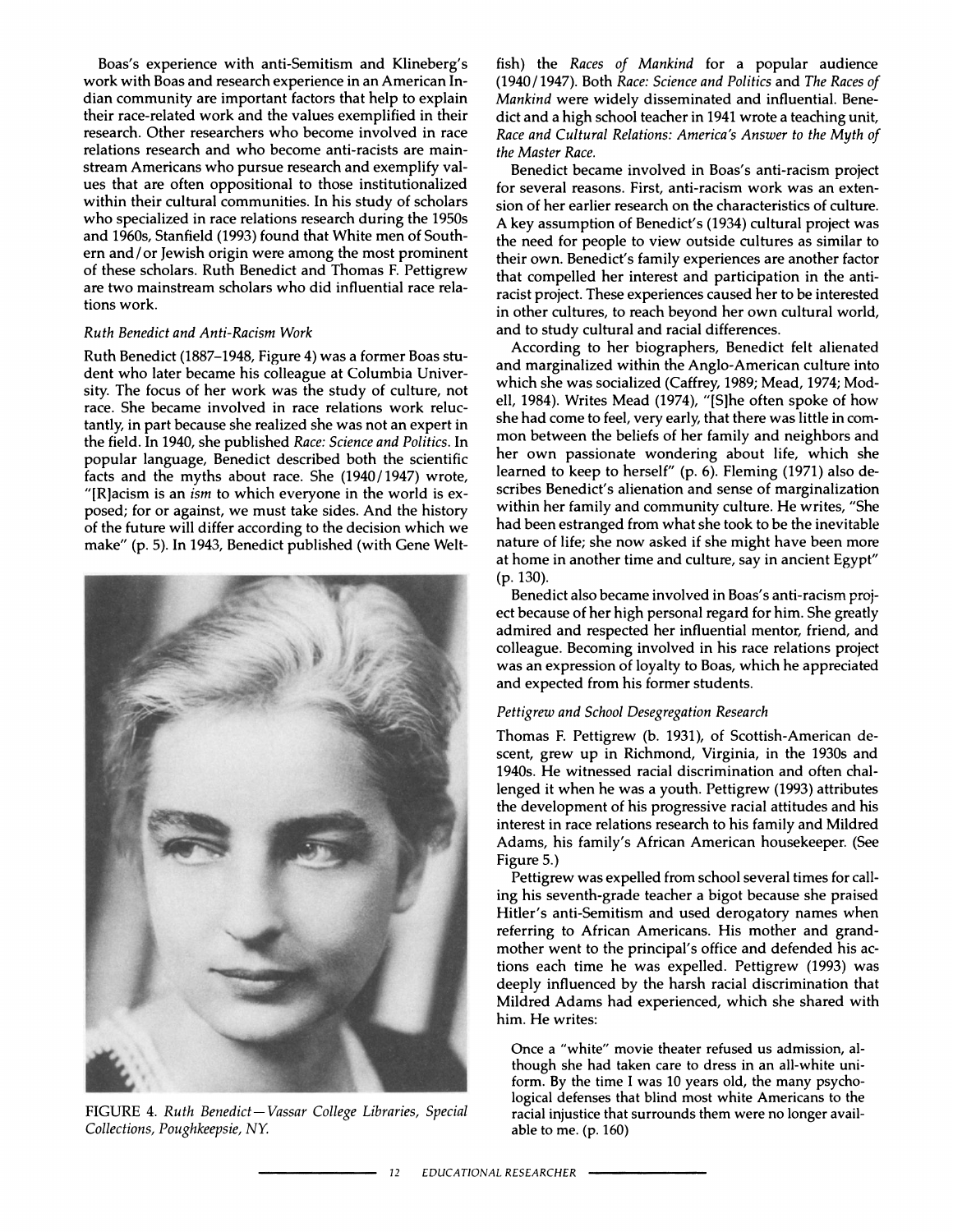**Other factors influenced Pettigrew's decision to become a social psychologist and specialize in race relations research. These included a social psychology class he took at the University of Virginia, his professor's suggestion that he do graduate work at Harvard and study with Gordon Allport, and Allport's (1954) work in race relations. Allport (1954) was writing The Nature of Prejudice, which became a classic, when Pettigrew was doing graduate work with him.** 

**Pettigrew has made major contributions to race relations research. He has summarized research on the intellectual abilities of African Americans that refutes theories of Black inferiority (Pettigrew, 1964) and has been a major researcher and activist scholar supporting school desegregation. Pettigrew was the chief investigator of the massive study of race and education sponsored by the U.S. Commission on Civil Rights in response to a request made by President Lyndon B. Johnson in 1965. The report, Racial Isolation in the Public Schools (U.S. Commission on Civil Rights, 1967), concluded that racial isolation in the public schools was extensive and that it harmed the nation's students.** 

#### **Intellectual Leadership and Action**

**The researchers discussed in this article were transformative scholars and intellectual leaders (Banks, 1993, 1995); they were researchers who also had value aims, which they pursued through action to influence public and educational policies (Burns, 1978). Klineberg, Clark, and Franklin sup-**



FIGURE 5. Thomas F. Pettigrew-Courtesy of Thomas F. **Pettigrew.** 

**ported, in various ways, the plaintiffs in the Brown v. Board of Education Supreme Court case. Pettigrew was an outspoken advocate of school desegregation during the 1960s and 1970s. He challenged Coleman's "White flight" thesis, which stated that large school districts risked losing White students and parents when desegregation took place under certain conditions (Pettigrew & Green, 1976). Benedict was a minor participant in the intercultural education movement (Caffrey, 1989).** 

**Scholars who become intellectual leaders have many opportunities to make a difference in their communities and in the nation. However, they also experience conflicts, dilemmas, and problems. Scholars, especially those who work within marginalized communities and who promote policies and practices that conflict with those institutionalized within the mainstream academic community, experience a number of academic risks when they become intellectual leaders. They are open to charges by mainstream researchers that they are political, partisan, and subjective. Mainstream scholars who promote policies consistent with those institutionalized within the mainstream academic community are less subject to these risks; their normativeoriented work is more likely to be viewed as "objective and neutral."** 

**Intellectual leaders within marginalized communities are keenly aware of these risks. Historically, most African American scholars have considered themselves objective scholars. They believed that objective scholarship would help to correct the distorted representations of African Americans in mainstream scholarship. Many African American scholars became involved in civil rights work and activities. However, they viewed their roles as scholar and as citizen as separate. The historian Carter G. Woodson considered himself an objective historian and did not become involved in any direct civil rights activities. Woodson's actions were limited primarily to professional tasks such as promoting Negro history week (now African American history month) and to soliciting funds for the Association for the Study of Negro Life and History.** 

**John Hope Franklin considers himself an objective historian. Although he has promoted civil rights, he considers his action as part of his role as a citizen, not as a historian. Franklin helped prepare the brief for the Brown v. Board of Education Supreme Court case. He participated in the Selma civil rights march in 1965 to protest legalized segregation. Franklin presented a statement to the judiciary committee opposing the nomination of Robert H. Bork for the Supreme Court.** 

**Kenneth B. Clark views his action as an essential extension of his scholarship. Throughout his career, Clark (1963) has consistently used his research and scholarship to influence public policy and to guide action to improve race relations. In his books and articles, he describes the ways in which racial prejudice and discrimination damage both White and African American children. Much of Clark's scholarship and activism have focused on efforts to desegregate the nation's schools. He played an important role in the 1954 Brown decision. Clark coordinated the expert witnesses for the case and submitted to the Supreme Court, with a group of other social scientists, the Social Science Index to the Legal Brief. This research is cited in footnote 11 of the Brown decision. In 1946, Kenneth and Mamie Clark es-**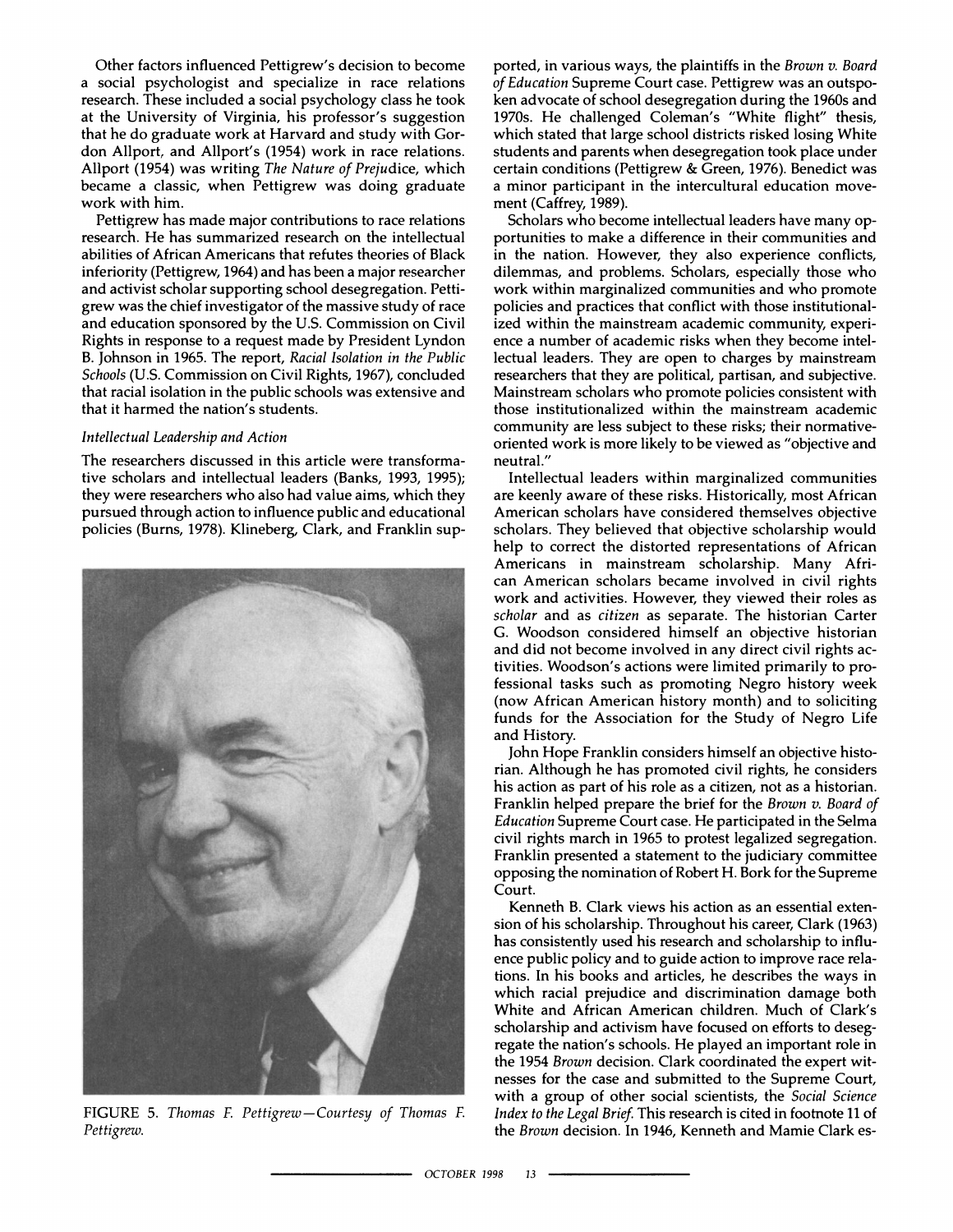**tablished the Northside Center for Child Development to improve the life chances and possibilities for Harlem youth (Markowitz & Rosner, 1996). He organized Harlem Youth Opportunities Unlimited (HARYOU) to reduce the number of school dropouts, juvenile delinquents, and unemployed youth in Harlem in 1962.** 

#### **Social Action for Scholars: Benefits and Risks**

**Transformative scholars who become involved in action are not only subject to criticism from their academic colleagues; they are also subject to the vagaries, whims, and contradictions of political struggle in the real world. When the HARYOU project was joined with Associated Community Teams (ACT) in 1964, Clark became involved in a bitter controversy over control of the project with Congressman Adam Clayton Powell that resulted in Clark resigning from the HARYOU-ACT board.** 

**Although Clark had spent most of his career actively working for school desegregation, he was harshly criticized by many African American nationalists during the late 1960s and 1970s when the utopian hopes for desegregation were fading and cries for Black power echoed throughout** 

**Because education is a moral endeavor, educational researchers should be scientists as well as citizens who are committed to promoting democratic ideals.** 

**the nation. Clark's beliefs about the possibilities of desegregation hardened as some scholars began to criticize his position. Clark's biography documents how a scholar who had been viewed as an indigenous-insider began to be perceived by many people within his community as an indigenous-outsider when the beliefs and ideologies of many vocal members of the African American community began to change. Clark remained consistent in his beliefs, but the beliefs and ideologies of many leaders and scholars in his community changed.** 

**Social scientists increase their possibilities for direct influence when they become involved in social and community action. However, they also increase their possibilities for risks and disappointments. Clark's biography exemplifies the high risks taken when scholars become involved in social and political action. As Clark was witnessing the nation's retreat from desegregation, affirmative action, and other equity issues late in his life, he expressed a sense of despair. This is ironic because Clark had strongly influ**enced the lives of many scholars-including mine-and **had been a highly influential intellectual and policy activist for several decades. At age 76, he described his disappointment with his career (Clark, 1993):** 

**Reluctantly, I am forced to face the likely possibility that the United States will never rid itself of racism and reach true integration. I look back and I shudder at how naive we all were in our belief in the steady progress racial minorities would make through programs of litigation and education, and while I very much hope for the emergence of a revived civil rights movement with innovative programs and dedicated leaders, I am forced to recognize that my life has, in fact, been a series of glorious defeats. (p. 19)** 

**The risks of social action became painfully evident to Franklin after the Bork Supreme Court hearings. Franklin, who testified against Bork, was deeply disappointed when President Ronald Reagan said that the people who opposed Bork's nomination were a "lynch mob" (quoted in Franklin, 1991, p. 364). Writes Franklin: "One must be prepared for any eventuality when he makes any effort to promote legislation or to shape the direction of public policy or to affect the choice of these in public service" (pp. 363-364).** 

#### **Implications for Citizenship Education in a Multicultural Society**

#### **Implications for Students and Teachers**

**A significant challenge facing educators in the coming century is how to respect and acknowledge the community cultures and knowledge of students while helping to construct a democratic public community with an overarching set of values to which all students will have a commitment and with which all will identify (Banks, 1997). In other words, our challenge is to create an education that will help foster a just and inclusive pluralistic national society that all students and groups will perceive as legitimate. This is a tremendous challenge but an essential task in a pluralistic democratic society. An important aim of the school curriculum should be to educate students so that they will have the knowledge, attitudes, and skills needed to help construct and to live in a public community in which all groups can and will participate.** 

**Teachers should help students examine and uncover the community and culture knowledge they bring to school and to understand how it is similar to and different from school knowledge and the cultural knowledge of other students. Students should also be helped to understand the ways in which their values undergird their personal and community knowledge and how they view and interpret school knowledge.** 

**Teachers, like students, also bring to the classroom personal and cultural knowledge that is situated within a set of deeply held values that result from their personal and professional experiences. However, the values that teachers hold, and their knowledge related to those values, are often unexamined. Teachers need to critically examine the value assumptions that underlie their personal knowledge, the knowledge taught in the curriculum, and the values that support the institutionalized structures and practices in the schools. Because of the increasing social-class, racial, ethnic, and gender gap between teachers and students, teachers can also be classified using the typology described in this article. Teachers are also indigenous-insiders, indigenous-outsiders, external-insiders, and external-outsiders. An important goal of teacher education should be to identify teacher education candidates who are able to acquire the knowledge, skills,**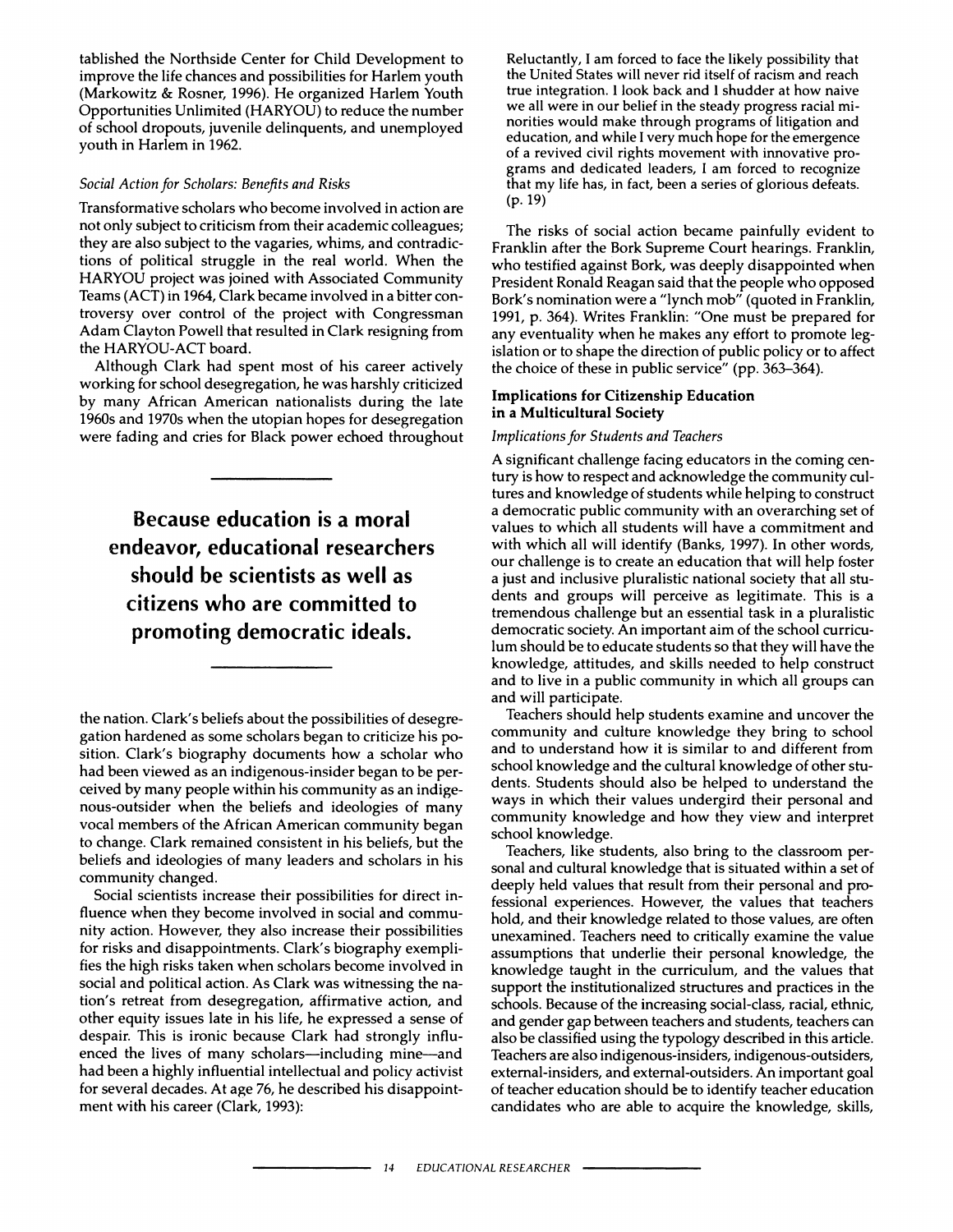**and perspectives needed to become insiders within the communities in which they teach.** 

**To educate citizens for the next century, it is also important to revise the school curriculum in substantial ways so that it reflects the nation's new, emerging national identity and describes the process of becoming an American. Students from diverse groups will be able to identify with a curriculum that fosters an overarching American identity only to the extent that it mirrors their perspectives, struggles, hopes, and possibilities. A curriculum that incorporates only the knowledge, values, experiences, and perspectives of mainstream powerful groups marginalizes the experiences of students of color and low-income students. Such a curriculum will not foster an overarching American identity because students will view it as one that has been created and constructed by outsiders, people who do not know or understand their experiences. Educators should try to create a curriculum that will be perceived by all students as being in the broad public interest.** 

#### **Implications for Researchers**

**Researchers can play a significant role in educating students for citizenship in a diverse society. Their most important responsibility is to conduct research that empowers marginalized communities, that describes the complex characteristics of ethnic communities, and that incorporates the views, concepts, and visions of the communities they study. Each social science and educational researcher is, depending on the context and situation, likely to function at some point as an indigenous-insider, an indigenous-outsider, an external-insider, and an external-outsider. This typology describes individual researchers within particular contexts, times, and situations.** 

**As I noted earlier, Kenneth B. Clark's status as indigenous-insider was seriously challenged when he continued to conduct research on racial desegregation and to advocate school desegregation when many African American intellectuals and leaders began to endorse Black nationalism and to search for alternatives to school desegregation. Researchers should not avoid studying a community because they are external to it or because they are criticized for the way in which the community has been studied by previous external researchers. Wilson (1996), for example, points out that many social science researchers abandoned research on poverty after Moynihan (1965) and other mainstream researchers were harshly criticized for their research on low-income communities and communities of color in the 1960s and 1970s.** 

**Outsider researchers should continue to study marginalized communities but should change some of the ways in which they are now studied. External researchers need to be keenly sensitive to their research status within the studied community and to work with people indigenous to the community who can provide them with an accurate knowledge of the perspectives, values, and beliefs within the community and who can help them to acquire insider status. One way to do this is to involve indigenous community members in the study as researchers. Myrdal (1944), the Swedish economist, involved a number of African American researchers in his study, An American Dilemma, published in 1944. Myrdal did not escape criticism; he was criticized by mainstream policymakers because they found his** 

**findings too challenging to the status quo. Some African American scholars criticized him because of his interpretations of African American culture--which he minimizedand because of what they considered their marginalized role in the study (Southern, 1987).** 

**Despite the criticisms of his work, Myrdal created a classic study of U.S. race relations. The reception of Myrdal's study indicates another consequence of conducting research crossculturally: Crosscultural researchers will be criticized no matter how culturally sensitive they are or how well they do their jobs. Such criticism is an essential part of the discourse within an academic community. It is one of the consequences of researchers doing their work, especially in crosscultural settings.** 

**Researchers indigenous to a marginalized community also face important challenges. When they become professionally trained at research universities, they are likely to experience at least two important risks: (a) They may become distanced from their communities during their professional training and thus become indigenous-outsiders, or (b) They may be perceived by many members of their indigenous communities as having "sold out" to the mainstream community and thus can no longer speak for the community or have an authentic voice. In an informative article called "The Colonizer / Colonized Chicano Ethnographer," Sofia Villenas (1996) describes her struggle to remain an insider within a Latino community she was studying. She was identified and treated by the mainstream community as an insider, "one of them." The Anglo community viewed the Latino community she was studying as the "Other." She found maintaining legitimacy in both worlds difficult and frustrating.** 

#### **The Need for Committed and Caring Researchers**

**As Jonothan Kozol (1991) points out, there are many "savage inequalities" within American society and within the schools. We are living in a time that Stephen Jay Gould (1994) calls "a historical moment of unprecedented ungenerosity, when a mood for slashing social programs can be powerfully abetted by an argument that beneficiaries cannot be helped, owing to inborn cognitive limits expressed as low I.Q. scores" (p. 139). Social science and educational researchers cannot be neutral in these troubled times. As Martin Luther King (1994) stated in his Letter From the Birmingham Jail, "Injustice anywhere is a threat to justice everywhere" (pp. 2-3).** 

**Because education is a moral endeavor, educational researchers should be scientists as well as citizens who are committed to promoting democratic ideals. In other words, they should be intellectuals. The political scientist James McGregor Burns (1978) defines intellectuals as researchers who pursue normative ends. He writes, "[T]he person who deals with analytical ideas and data alone is a theorist; the one who works only with normative ideas is a moralist; the person who deals with both and unites them through disciplined imagination is an intellectual (p. 141). Intellectuals should be knowledgeable about the values that are exemplified in their research and be committed to supporting educational policies that foster democracy and educational equality. Kenneth B. Clark (1974) argues that the intellectual must seek the truth, but this quest must be guided by values. Clark believes that "The quest for truth and justice [is]**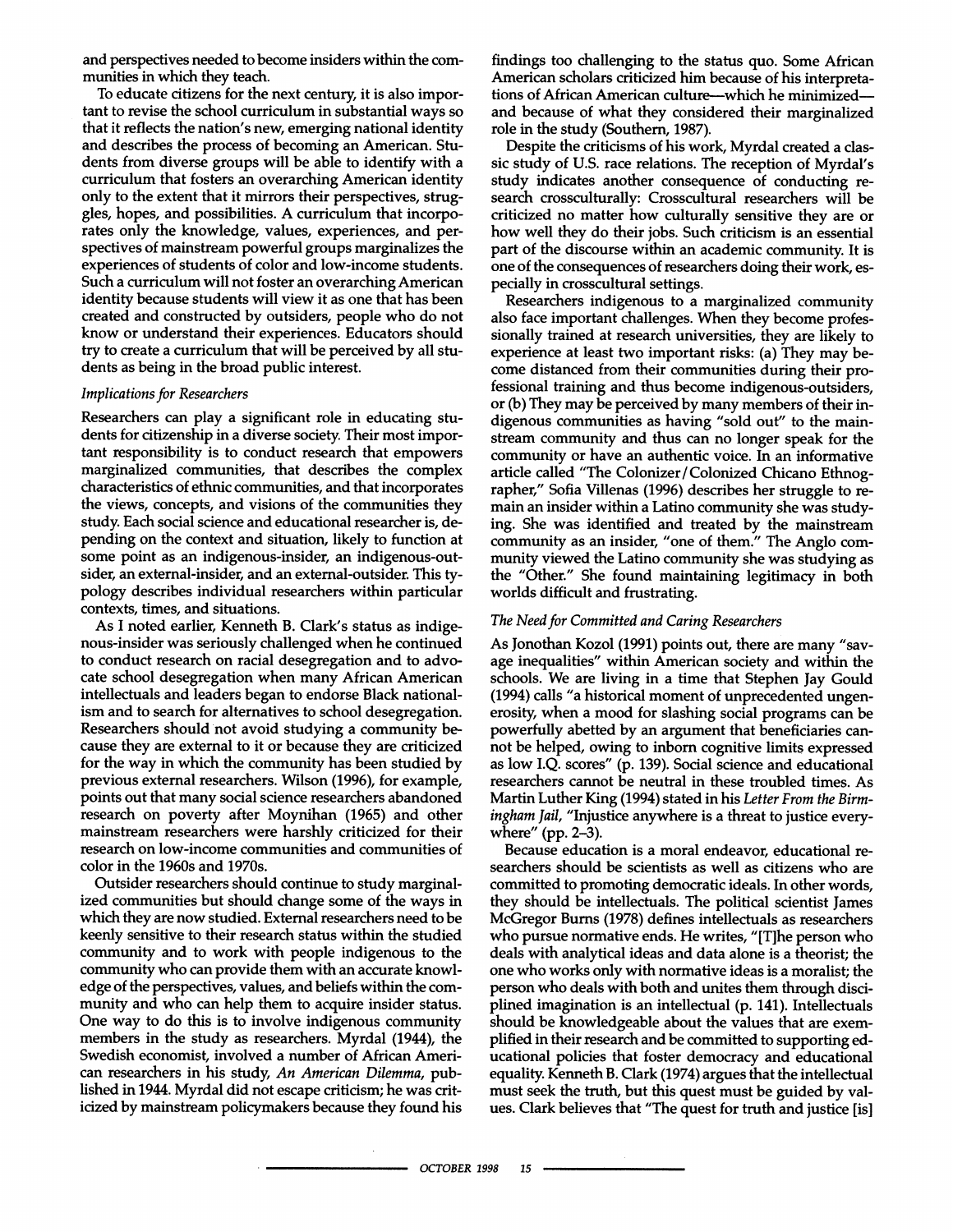**meaningless without some guiding framework of accepted**  and acceptable values. These terms-truth and justice**have no meaning independent of a value system" (p. 21). Clark (1965) incorporates a value commitment into his beliefs as a social scientist:** 

**An important part of my creed as a social scientist is that on the grounds of absolute objectivity or on a posture of scientific detachment and indifference, a truly relevant and serious social science cannot be taken seriously by a society desperately in need of moral and empirical guidance in human affairs. (p. xxi)** 

**Social scientists cannot be "neutral on a moving train" (Zinn, 1994) because the fate of researchers are tightly connected to the fate of all of the nation's citizens. James Baldwin (1971), in an open letter to Angela Davis, wrote, "If we know, then we must fight for your life as though it were our own-which it is-and render impassable with our bodies the corridors to the gas chamber. For if they come for you in the morning, they will be coming for us that night" (p. 23).** 

#### **Note**

**I am grateful to the following colleagues for helpful comments on an earlier draft of this article that enabled me to strengthen it: Cherry A. McGee Banks, Carlos E. Cortes, Christine E. Sleeter, and Walter G. Stephan.** 

#### **References**

- **Adorno, T. W., Frenkel-Brunswik, E., Levinson, D. J. , Sanford, R., & Nevitt, R. N. (1950). The authoritarian personality. New York: Norton.**
- **Allport, G. (1954). The nature of prejudice. Reading, MA: Addison-Wesley.**
- **Ashe, A., & Rampersad, A. (1993). Days of grace: A memoir. New York: Ballantine Books.**
- **Baldwin, J. (1971). An open letter to my sister, Angela Y. Davis. In A. Y. Davis & Other Political Prisoners (Eds.), If they come in the morning (pp. 19-23). New York: Signet.**
- **Baldwin, J. (1985). Stranger in the village. In J. Baldwin (Ed.), The price of the ticket: Collected nonfiction 1948-1985 (pp. 79-90). New York: St. Martin's. (Original work published 1953)**
- **Banks, J. A. (1993). The canon debate, knowledge construction, and multicultural education. Educational Researcher, 22(5), 4-14.**
- **Banks, J. A. (1995). The historical reconstruction of knowledge about race: Implications for transformative teaching. Educational Researcher, 24(2), 15-25.**
- **Banks, J. A. (1997). Educating citizens in a multicultural society. New York: Teachers College Press.**
- **Barkan, E. (1992). The retreat of scientific racism: Changing concepts of race in Britain and the United States between the world wars. New York: Cambridge University Press.**
- **Behar, R. (1996). The vulnerable observer: Anthropology that breaks your heart. Boston: Beacon Press.**
- **Benedict, R. (1934). Patterns of culture. Boston: Houghton Mifflin.**
- **Benedict, R. (1947). Race: Science and politics (Rev. ed., with The races of mankind by R. Benedict & G. Weltfish). New York: Viking. (Original work published 1940)**
- **Burns, J. M. (1978). Leadership. New York: Harper & Row.**
- **Burt, S., & Code, L. (Eds.). (1995). Changing methods: Feminists transforming practice. Orchard Park, NY: Broadview Press.**
- **Caffrey, R. (1989). Ruth Benedict: Stranger in this land. Austin: University of Texas Press.**
- **Clark, K. B. (1963). Prejudice and your child (2nd ed., enlarged). Boston: Beacon Press.**
- **Clark, K. B. (1965). Dark ghetto: Dilemmas of social power. New York: Harper.**

**Clark, K. B. (1974). Pathos of power. New York: Harper & Row.** 

- **Clark, K. B. (1993). Racial progress and retreat: A personal memoir. In H. Hill & J. E. Jones Jr. (Eds.), Race in America: The struggle for equality (pp. 3-18). Madison: The University of Wisconsin Press.**
- **Clark, K. B., & Clark, M. P. (1939). The development of consciousness of self and the emergence of racial identification in Negro preschool children. Journal of Social Psychology, 10, 591-599.**
- **→ Clark, K. B., & Clark, M. P. (1940). Skin color as a factor in racial identification and preference in Negro children. Journal of Negro Education, 19, 341-358.** 
	- **Clark, K. B., & Clark, M. P. (1947). Racial identification and preference in Negro children. In T. M. Newcomb & E. L. Hartley (Eds.), Readings in social psychology (pp. 169-178). New York: Holt, Rinehart & Winston.**
	- **Clark, K. B., & Clark, M. P. (1950). Emotional factors in racial identification and preference in Negro children. Journal of Negro Education, 19, 341-350.**
	- **Code, L. (1987). Epistemic responsibility. Hanover, NH: University Press of New England.**
	- **Code, L. (1991). What can she know? Feminist theory and the construction of knowledge. Ithaca, NY: Cornell University Press.**
	- Collins, P. H. (1990). Black feminist thought: Knowledge, consciousness, and **the politics of empowerment. New York: Routledge.**
	- **Collins, P. H. (1995). The social construction of Black feminist thought.**  In B. Guy-Sheftall (Ed.), Words of fire: An Anthology of African-Ameri**can feminist thought (pp. 338-357). New York: The New Press.**
	- **Fleming, D. (1971). Benedict, Ruth Fulton. In E. T. James, J. W. James, & P. S. Boyer (Eds.), Notable American women: A biographical dictionary (Vol. 1, pp. 128-131). Cambridge, MA: Harvard University Press.**
	- **Fox, R. W., & Koppenberg, J. T. (Eds.). (1995). A companion to American thought. Cambridge, MA: Blackwell.**
	- **Franklin, J. H. (1967). From slavery to freedom: A history of Negro Americans (3rd. ed.). New York: Knopf.**
	- **Franklin, J. H. (1989). Race and history: Selected essays 1938-1988. Baton Rouge: Louisiana State University Press.**
	- **Franklin, J. H. (1991). A life of learning. In H. L. Gates Jr. (Ed.), Bearing witness: Selections from African-American autobiography in the twentieth century (pp. 351-368). New York: Pantheon Books.**
	- **Franklin, J. H., & Moss, A. A., Jr. (1994). From slavery to freedom: A history of Negro Americans (7th ed.). New York: McGraw-Hill.**
	- **Gans, H. J. (1995). The war against the poor. New York: Basic Books.**
	- **Gordon, E. W. (1997). Task force on the role and future of minorities, American Educational Research Association. Educational Researcher, 26(3), 44-52.**
	- **Gould, S. J. (1994). Curveball. The New Yorker, 70(38), 139-149.**
	- Gutiérrez, R. A. (1991). When Jesus came, the corn mothers went away: **Marriage, sexuality and power in New Mexico, 1500-1846. Stanford, CA: Stanford University Press.**
	- **Harding, S. (1993). Rethinking standpoint epistemology: "What is strong objectivity?" In L. Alcoff & E. Potter (Eds.), Feminist epistemologies (pp. 49-82). New York: Routledge.**
	- **Hempel, C. G. (1965). Aspects of scientific explanation and other essays in the philosophy of science. New York: The Free Press.**
	- **Herrnstein, R. J., & Murray, C. (1994). The bell curve. New York: The Free Press.**
	- **Hine, D. C. (1994). Hine sight: Black women and the re-construction of American history. Bloomington: Indiana University Press.**
	- **Homans, G. C. (1967). The nature of social science. New York: Harcourt. Hu-DeHart, E. (1995). Ethnic studies in U.S. higher education: History, development, and goals. In J. A. Banks & C. A. M. Banks (Eds.), Handbook of research on multicultural education (pp. 696-707). New York: Macmillan.**
	- **Jensen, A. R. (1969). How much can we boost IQ and scholastic achievement? Harvard Educational Review, 39, 1-123.**
	- **King, J. L. (1995). Culture-centered knowledge: Black studies, curriculum transformation, and social action. In J. A. Banks & C. A. M. Banks (Eds.), Handbook of research on multicultural education (pp. 265-290). New York: Macmillan.**
	- **King, M. L. (1994). Letter from the Birmingham jail. San Francisco: HarperSanFrancisco.**
	- **Klineberg, O. (1935). Race differences. New York: Harper & Brothers.**
	- **Klineberg, O. (1973). Reflections of an international psychologist of Canadian origin. International Social Science Journal, 25, 39-54.**
	- **Kluger, R. (1975). Simple justice: A history of Brown v. Board of Education and Black America's struggle for equality. New York: Vintage.**
	- **Kozol, J. (1991). Savage inequalities: Children in America's schools. New York: Crown.**